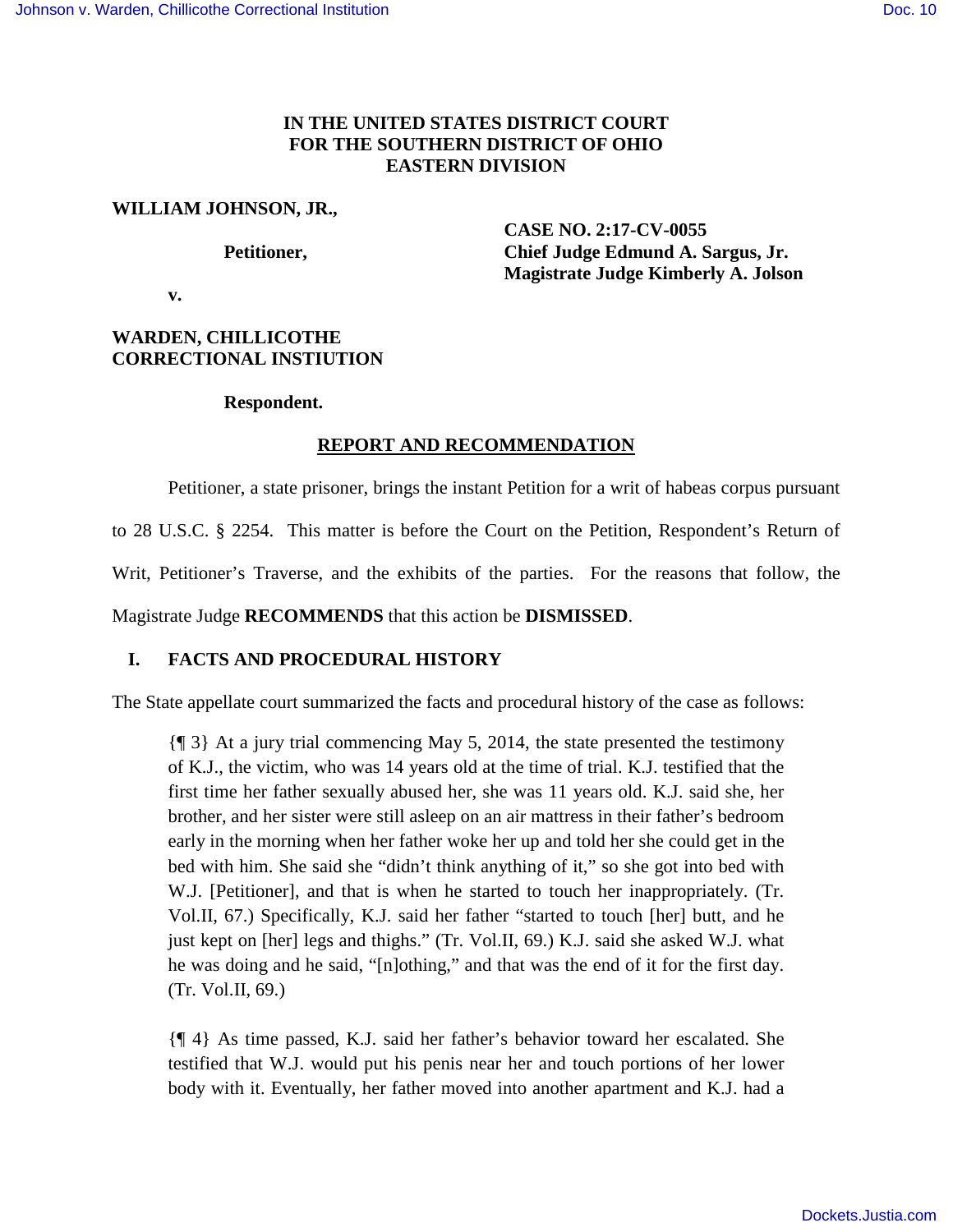bedroom separate from her father's that she shared with her brother and sister. K.J. said her father would come into her bedroom with no pants on and say "I got something to show you," to "prepare [her] to be better in life." (Tr. Vol.II, 71.) K.J. testified that W.J. would then show her his penis, remove K.J.'s pants and undergarments, and put his penis inside her vagina. The first time he vaginally penetrated her, K.J. said there was a lot of pressure, it hurt, and she experienced vaginal bleeding. K.J. said she was 11 years old at the time of this incident. K.J. did not know how many times in total her father had put his penis in her vagina because "it went on for more than a year," saying he repeated this behavior "the whole time that I was in Ohio up until" W.J.'s arrest on September 6, 2013. (Tr. Vol.II, 73–74.)

{¶ 5} K.J. testified that aside from the vaginal penetration, W.J. would also put his penis in her mouth. She said her father would tell her he was teaching her a lesson "so that [she] would know what to do when [she] got older." (Tr. Vol.II, 74.) The first time W.J. put his penis in her mouth, K.J. said she was 11 years old. K.J. said this was a separate incident from the first time he put his penis in her vagina. K.J. testified that there were repeated instances of W.J. putting his penis either in her vagina or in her mouth when she was both 12 and 13 years old.

{¶ 6} K.J. then described what happened on September 6, 2013, the day her father was arrested. K.J. said her father suggested she accompany him in his car to a pet supply store to buy a new leash and collar for the family dog. Instead of going to the pet store, however, K.J. said W.J. called T.G., his former girlfriend, and drove to pick her up. Before picking up T.G., W.J. stopped at a convenience store and purchased some alcohol. K.J. said she had been sitting in the front passenger seat, but once they picked up T.G., K.J. moved to the second row of seats. W.J. then drove the three of them to a park on Broad Street. While they were driving around, K.J. said her father and T.G. were drinking the alcohol and talking about money, and that T.G. asked W.J. how much he was going to pay her.

{¶ 7} When they arrived at the park, K.J. said W.J. drove to the back of the park and parked the car with the tail end up against some cement cylinders. K.J. said her father instructed her to take her pants off but she told him she did not want to. At that point, T.G. went into the back seat with K.J., removed K.J.'s pants, and W.J. told T.G. to put her mouth on K.J.'s vagina. T.G. did as instructed, and K.J. said her father watched and instructed T.G. to continue performing cunnilingus on K.J. After that, K.J. said her father put the steering wheel up high and reclined his seat, then told K.J. to sit on top of his penis. K.J. told him she did not want to, but W.J. grabbed her arm and tugged her towards him while T.G. pushed K.J. toward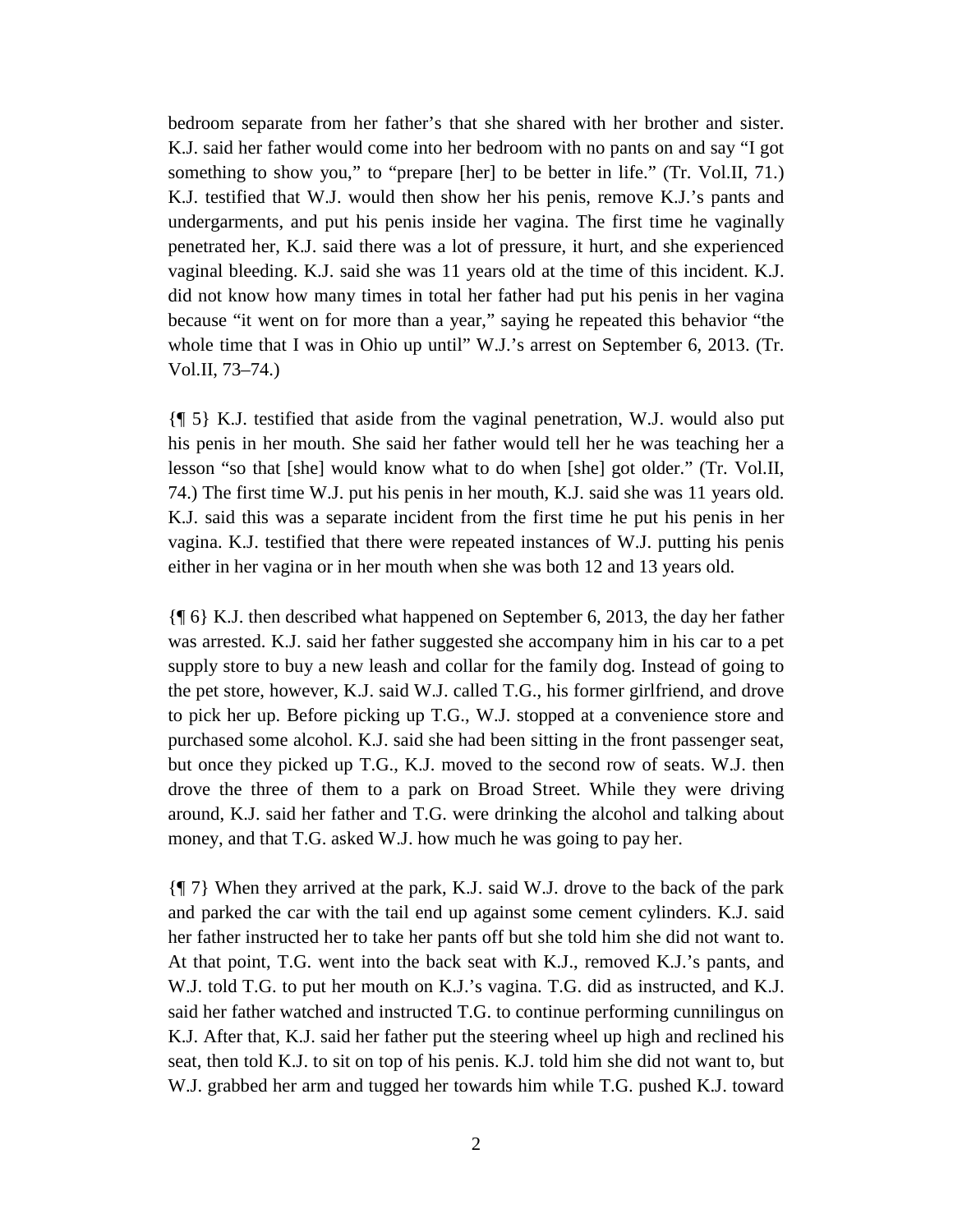W.J. W.J. then put his penis inside K.J.'s vagina even though she told him she did not want to do it, and he "just ignored [her] and just continued." (Tr. Vol.II, 87.) While this occurred, K.J. said T.G. was sitting on the side "talking crazy, was, like 'Do it to her' kind of stuff." (Tr. Vol.II, 87.) Eventually, K.J. said her father pushed her off of him, told her to go to the back seat, laid her on her back, and put his penis inside her vagina again. K.J. testified that W.J. ejaculated on the seat, told K.J. to put her pants on, and then drove T.G. back to where he had initially picked her up.

{¶ 8} After dropping off T.G., K.J. said W.J. drove back to the same convenience store and purchased more alcohol. The two drove around for a while before returning home because K.J.'s mother kept calling looking for them. When they got back to their apartment, W.J. parked the car but did not go inside the apartment. W.J. again had K.J. "get on top of his penis" while they were in the parked car outside the apartment, and he again put his penis inside her vagina. (Tr. Vol.II, 93.) While they were inside the car, K.J.'s brother came out of the apartment and saw her in the car with W.J., causing W.J. to push K.J. to the back and scream at K.J.'s brother and his friends to go away. K.J. told her brother to go get her mother. K.J. said her mother then called the police.

{¶ 9} When the police arrived, K.J. testified she told the police what happened because she "finally had proof of what he had done, and [she] knew it would all be over and [she] wouldn't have to keep hiding it." (Tr. Vol.II, 96.) K.J. then went to Nationwide Children's Hospital to be evaluated. K.J. said a nurse swabbed her vagina and her mouth and performed an internal examination, and a social worker came to speak with her about what had happened.

{¶ 10} K.J. said she had not told anyone about the abuse before because W.J. would buy her things and tell her that if she told anyone, he would not buy things for her anymore. K.J. said W.J. bought her a phone and other things she wanted like clothes and shoes, and that he generally "just did more for [her] than he did for the rest of the kids." (Tr. Vol.II, 97.) K.J. said she would always tell W.J. she did not want to do whatever sexual thing he was demanding, but that he would do them anyway. She also said that she would threaten to tell her mom what was happening but that W.J. would tell her that her mother would not believe her. K.J. said she never told a teacher about what was happening because she did not want children's services to get involved and have her family split up. K.J. said she was afraid of being called a liar and she was ashamed.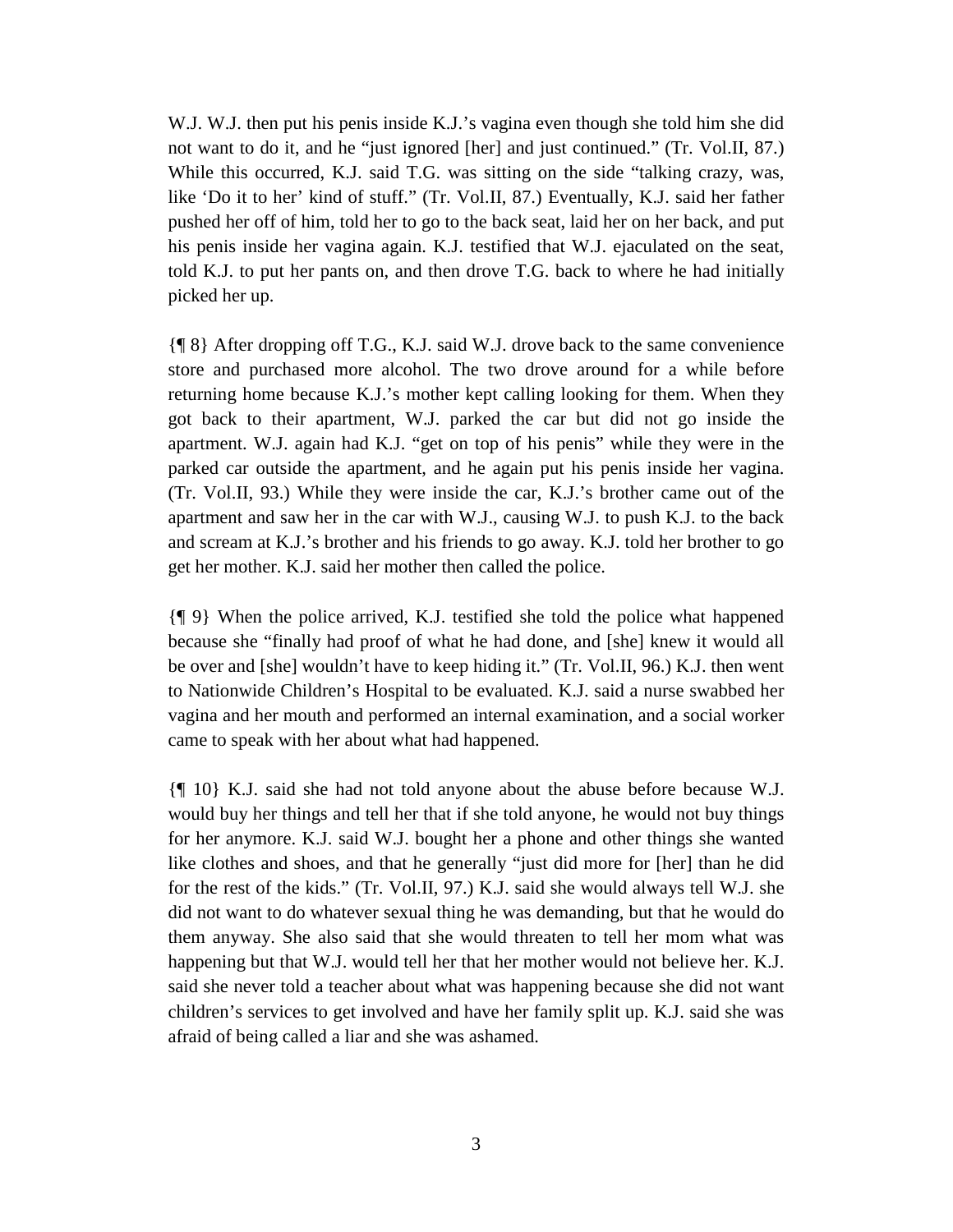{¶ 11} Additionally, K.J. said she was embarrassed because she had once become pregnant when she was 12 years old as a result of sexual intercourse with her father and she had an abortion. When W.J. found out K.J. was pregnant, he made her tell her mother because her mother was K.J.'s legal guardian and was the one who would have to sign the consent for her to get an abortion. K.J. said her father told her mother that K.J. had had sex with some boy, which was not true.

{¶ 12} When W.J. wanted to be alone with K.J., K.J. said her father would send her siblings to the store or to run an errand "so no one would catch him in the act." (Tr. Vol.II, 72.) K.J. said no one else ever knew about her father's abuse because he would only initiate things when her mother and siblings were asleep or out of the house.

{¶ 13} On cross-examination, K.J. said her father would occasionally "threaten to whoop [her]" if she did not perform the sexual act he requested. (Tr. Vol.II, 142.) She said that he actually did whip or hit her "[a] couple of times" for saying no to sex, and that he would withhold stuff or take stuff away. (Tr. Vol.II, 142.) K.J. said W.J. would sometimes show her videos of T.G. performing oral sex on him, and K.J. told someone from children's services about those videos after W.J.'s arrest.

{¶ 14} K.J.'s brother, I.J., who was 13 years old at the time of trial, testified that on the day his father was arrested, W.J. took K.J. to go get a leash and collar for their dog, but the two of them were gone for three or four hours. I.J. said he was outside with some friends when he saw his father's car pull up in front of the apartment. When he ran up to the car, I.J. said he saw his father sitting in the front seat in his underwear and K.J. was in the back seat. I.J. said that when K.J. saw him there, she told him to go get their mother. I.J. sent his sister M.J. to go get their mother, and he stood by the car while W.J. was telling everyone to leave. On cross-examination, I.J. said he never saw anything inappropriate happen between his father and K.J. prior to the day of his father's arrest, but he noticed that W.J. would buy a lot of gifts for K.J.

{¶ 15} M.N., K.J.'s mother, testified that she never had any indication that W.J. was abusing K.J. in any way. M.N. further stated that K.J. never disclosed anything to her about the abuse. When asked about K.J. having an abortion, M.N. said that K.J. told her she became pregnant after having sex with a boy who lived down the street. A few weeks prior to W.J.'s arrest, M.N. said she took all five of her kids to Georgia for about four days, and, that while they were there, K.J. told her she was glad they left but that K.J. would not elaborate as to what that meant.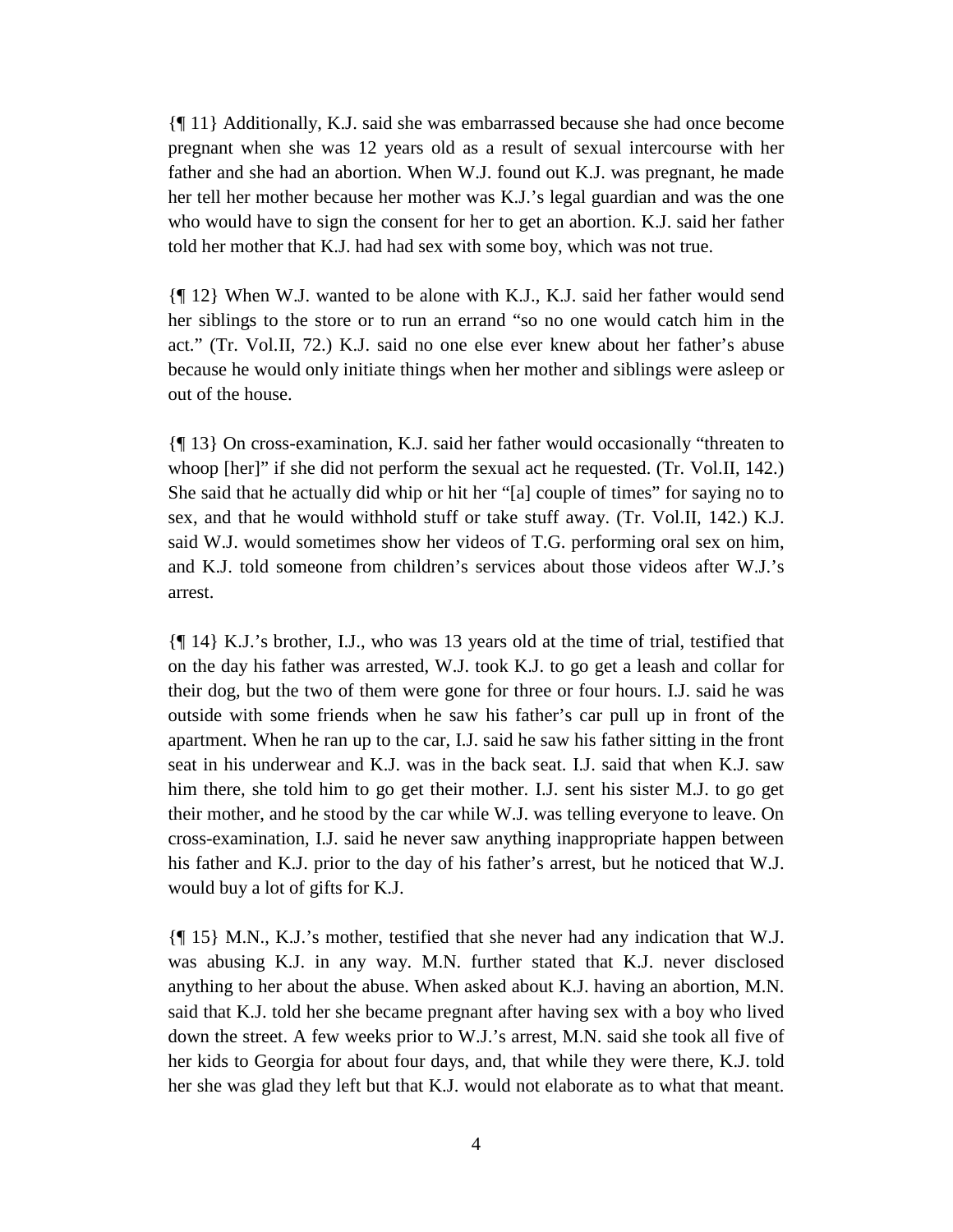M.N. said none of her other children ever came to her with any concerns that K.J. was being abused.

{¶ 16} Kelli Skaggs, a social worker at Nationwide Children's Hospital emergency department, testified she met with K.J. during the early morning hours of September 7, 2013 when Detective Jay Shockey of the Columbus Division of Police brought K.J. in for treatment. Skaggs said K.J. told her that she performed oral sex on W.J. and that T.G. performed oral sex on K.J. Skaggs further stated that K.J. disclosed vaginal intercourse between K.J. and W.J. Skaggs said K.J. told her about two instances of vaginal intercourse occurring on the same evening: once in the back seat of the car while it was parked at a park, and again in the parked car when they returned to the apartment complex. K.J. then told Skaggs that "things like this have been happening for the past three years." (Tr. Vol.II, 245.) Skaggs asked her for more specific information, and she said K.J. told her that for the past three years, W.J. has been making her perform oral sex on him and he has put his penis inside her vagina. K.J. further told Skaggs that she once became pregnant as a result of the sexual intercourse with W.J. and "forcibly had an abortion." (Tr. Vol.II, 245.)

{¶ 17} When asked about her experience interviewing child victims of sexual abuse, Skaggs said it is "not normal for kids to disclose every time" they are abused. (Tr. Vol.II, 248.) She said the reasons child victims do not always disclose their abuse range from "immediate trauma to fear," to "the way that they process" what happened to them. (Tr. Vol.II, 248.) Additionally, Skaggs said she does not expect child victims to disclose abuse in the same way every time, but that it is more common for them to give different details each time they describe the abuse. Following her interview with K.J., Skaggs said she passed along the information she had gathered to the medical providers who would be treating K.J. in order to help them craft an appropriate treatment for K.J.

{¶ 18} Lindsay Eckles Hoffman, a sexual assault nurse in the emergency department at Nationwide Children's Hospital, testified that she examined K.J. during the early morning hours of September 7, 2013. Relying on both the history provided to her by Skaggs and K.J.'s responses to questions, Eckles Hoffman performed a complete examination of K.J. Eckles Hoffman did not observe any bodily injuries to areas other than the genitals, but she observed redness and bleeding on K.J.'s vagina, indicating an acute trauma, and "notches" in K.J.'s hymen indicating trauma that had already healed. (Tr. Vol.II, 269.) Eckles Hoffman also said she swabbed various parts of K.J.'s body, including vaginal swabs, rectal swabs, oral swabs, cut hair standards, and fingernail scrapings.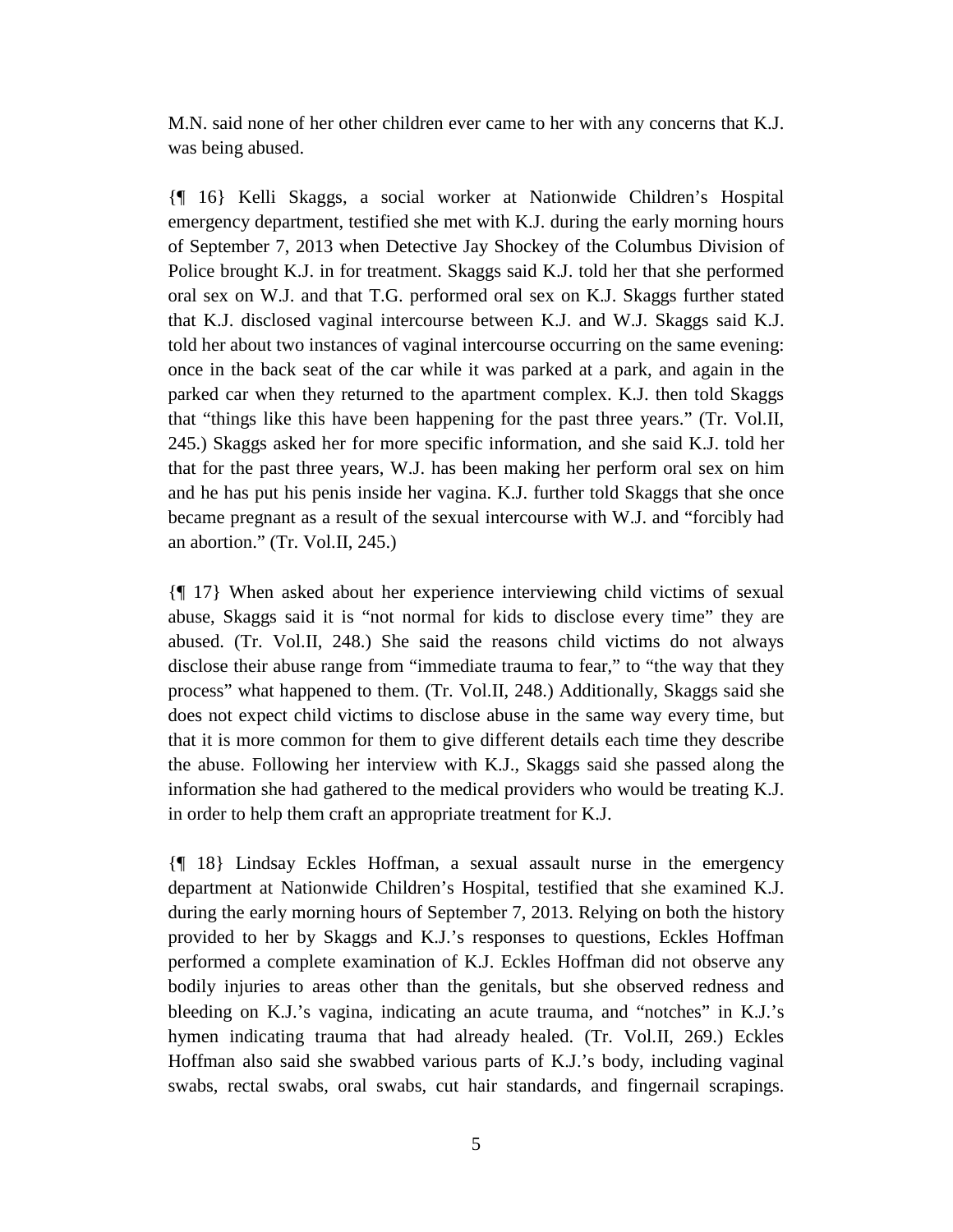Eckles Hoffman collected K.J.'s clothing that she was wearing, as well. Additionally, Eckles Hoffman took photographs of K.J.'s vaginal area and drew a blood sample to perform testing for sexually transmitted infections.

{¶ 19} Another sexual assault nurse examiner from Nationwide Children's Hospital, Gail Hornor, also testified. Hornor did not actually examine K.J. in person, but she reviewed Eckles Hoffman's documentation of the exam. Hornor said the documentation suggested an acute injury, meaning it occurred within the last 72 hours. Hornor said the injuries to K.J.'s hymen represented older injuries that heal with time, and the number of "notches" suggested K.J. could have been penetrated more than five times. (Tr. Vol.III, 354.) The older injuries documented on K.J. were at least three weeks old, but there was no way for Hornor to know exactly how old they were. Hornor testified that K.J. had a follow-up examination and it revealed that K.J. had the sexually transmitted infection trichomoniasis. Hornor said it is possible for a person infected with trichomoniasis to have the infection for months and not know about it. Hornor said the observation of both old and new injuries on K.J. was consistent with the history K.J. provided at the hospital about both past and recent sexual abuse.

{¶ 20} T.G., W.J.'s former girlfriend, then testified. T.G. said she had already pleaded guilty and been sentenced on one count of unlawful sexual conduct with a minor and one count of disseminating matter harmful to a juvenile. T.G. testified she met W.J. in 2008 and the two of them were in a relationship for about four years. She admitted she has had "dozens" of convictions for drugs and prostitution in her life. (Tr. Vol.III, 305.) After her relationship with W.J. ended, T.G. said she got back into prostitution in order to earn a living.

{¶ 21} On the day of September 6, 2013, T.G. said W.J. called her and she wanted to meet up with him to get money from him so that she could buy a rock of crack cocaine. When W.J. picked her up, T.G. said K.J. was in the car with him. T.G. testified W.J. gave her \$15 and then instructed T.G. to perform oral sex on K.J. T.G. said she did as she was instructed, then she watched as K.J. and W.J. had sex in two different positions. When asked why she did not refuse when W.J. told her to perform oral sex on K.J., T.G. said she cooperated because she needed the money. T.G. agreed that when the police first contacted her after this incident, she denied ever being with W.J. and K.J. T.G. testified that there had been a previous incident when W.J. brought K.J. to T.G.'s apartment and asked if T.G. would allow K.J. to watch as T.G. and W.J. had sex.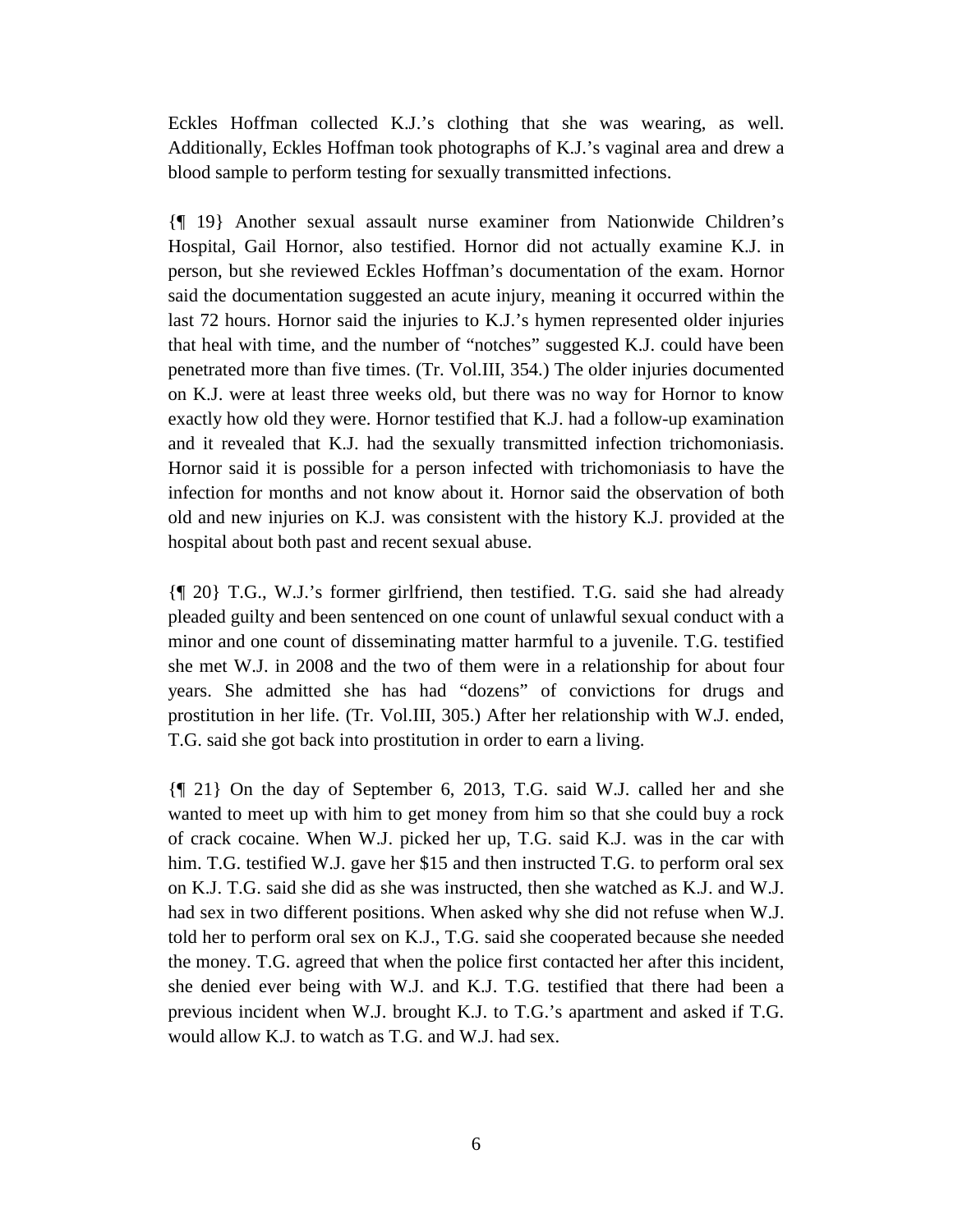{¶ 22} Detective Tim Elkins of the Columbus Division of Police's special victim's bureau sexual assault unit testified that he investigated the sexual assault of K.J. on September 6, 2013. Detective Elkins testified he responded to a call from patrol about K.J., and he responded to Brent Boulevard along with Detective Shockey. Upon arriving at the scene, Detective Elkins said he saw W.J. in the back of a patrol car, and he and Detective Shockey then spoke with K.J., her mother, and her brother, and they examined the vehicle where the offense occurred. Because K.J. indicated the offense occurred in the car, Detective Shockey impounded the car and sent it to the police department's impound lot where it would be held in a secure facility. After conducting interviews at the scene, Detectives Elkins and Shockey drove K.J. and her mother to Nationwide Children's Hospital in order to have the medical staff perform a rape kit on K.J.

{¶ 23} As they were driving, Detective Elkins said K.J.'s mother saw a woman outside and said, "[t]here's [T.G.] right there," so they pulled over to talk to T.G. even though they were not expecting to see her. (Tr. Vol.III, 381.) Detectives Elkins and Shockey parked the car and walked over to T.G. so that she would not be too close to K.J. or M.N. After speaking to T.G., the detectives placed her under arrest and called for a patrol car to take her to police headquarters. The detectives then dropped K.J. and her mother off at the hospital and returned to police headquarters to interview T.G. and W.J. Detective Elkins executed a search warrant to obtain samples of W.J.'s DNA as well as to swab his penis to test for the presence of anyone else's DNA on him. The crime scene search unit executed a second search warrant on W.J.'s car to look for DNA evidence there.

{¶ 24} Patrick Crawford, a forensic scientist at the Ohio Bureau of Criminal Identification and Investigation ("BCI"), testified that he processed K.J.'s rape kit and that he identified semen on both K.J.'s vaginal and anal swabs. Crawford said K.J.'s skin swabs also tested positive for semen and amylase. Another forensic scientist at BCI, Andrea Weisenburger, testified that she analyzed the DNA samples collected from W.J. and that those samples matched the DNA found in K.J.'s rape kit. Weisenburger further testified that she analyzed the DNA sample collected from T.G., and that a test of K.J.'s underwear revealed the presence of DNA that did not belong to either K.J. or W.J., but the sample was not sufficient to determine to whom the third person's DNA belonged. Additionally, Weisenberger said that penile swabs collected from W.J. revealed a mixture of DNA consistent with both W.J. and K.J.

{¶ 25} At the close of the state's evidence, W.J. moved for a Crim.R. 29 motion for acquittal, and the trial court granted that motion only with respect to Count 5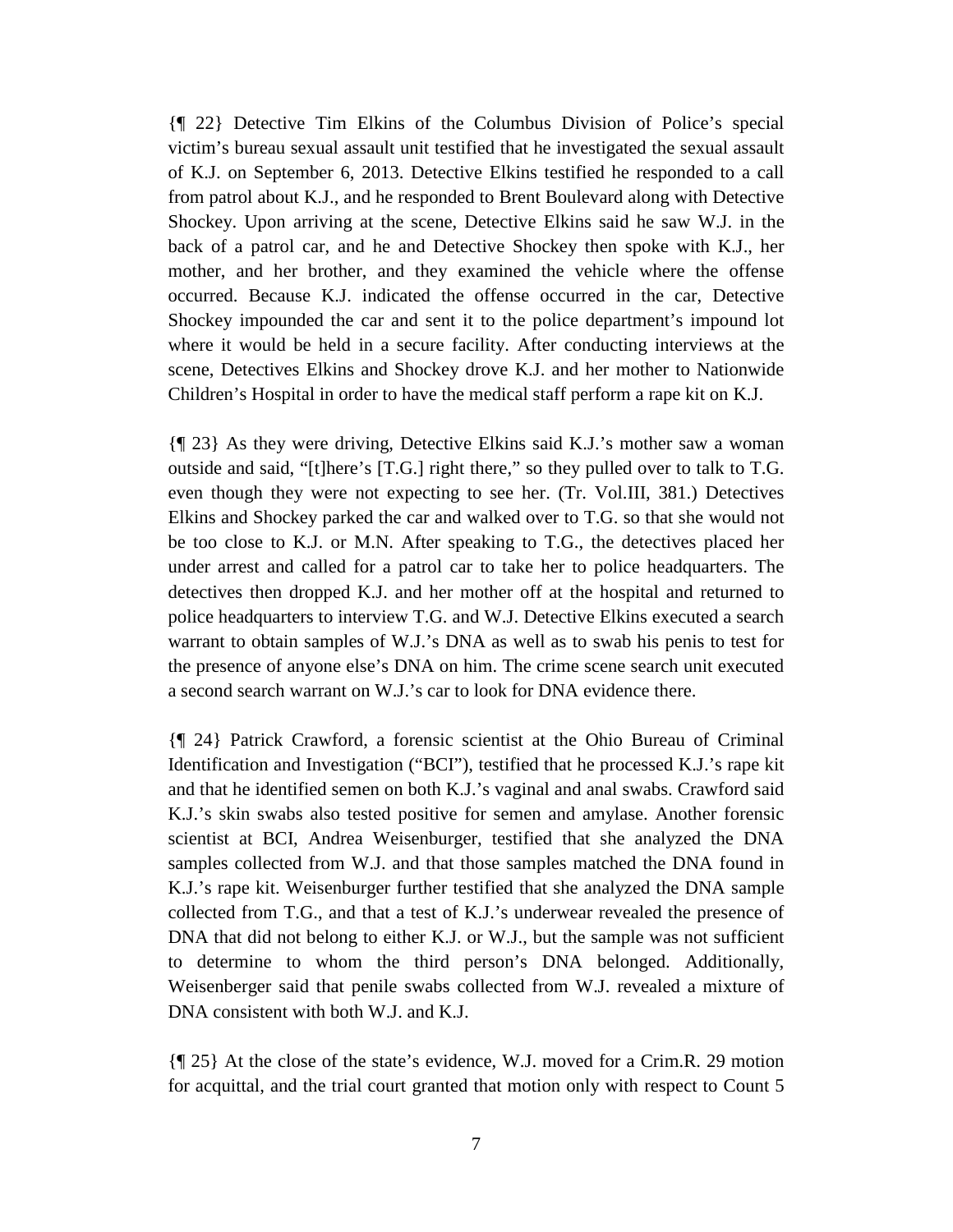of the indictment, disseminating matter harmful to a juvenile. The trial court denied the Crim.R. 29 motion with respect to the remaining charges.

{¶ 26} W.J. testified in his own defense. W.J. denied ever raping K.J. before September 6, 2013. However, W.J. admitted having sex with K.J. on September 6, 2013, but he blamed his actions on drinking and suggested his drink may have been spiked with some kind of drug. W.J. said he saw T.G. perform oral sex on K.J. and then he had vaginal intercourse with his daughter, but he did not implicate himself in ordering T.G. to assault K.J. W.J. denied having sex with K.J. in the car again once he drove back to their apartment.

{¶ 27} On cross-examination, W.J. said that when I.J. came to the car outside the apartment complex, I.J. misinterpreted what he saw. W.J. suggested K.J. had concocted the story about the prior incidents of sexual assault because his children did not want W.J. to be in a relationship with T.G.

{¶ 28} Brittany Valentine, a social worker with Franklin County Children Services, testified that she dealt with the W.J. family in January 2012 to determine why the children were not enrolled in school. During her time working with the family, neither K.J. nor anyone else reported any concerns of sexual abuse to Valentine.

{¶ 29} Following deliberations, the jury returned guilty verdicts to five counts of rape, one count of unlawful sexual conduct with a minor, and two counts of sexual battery. Three of the rape counts for which the jury returned guilty verdicts specifically referenced the fact that K.J. was less than 13 years old when the rape occurred. The other two rape counts for which the jury returned guilty verdicts referred to the events of September 6, 2013. The jury returned a not guilty verdict to Count 2 of the indictment, rape alleged to have occurred when K.J. was 11 years old. At a May 9, 2014 sentencing hearing, the trial court determined, for the purposes of sentencing, Counts 7 and 8, rape and sexual battery, should merge, and that Counts 9 and 10, rape and sexual battery, should merge. The trial court sentenced W.J. to an aggregate prison term of 25 years to life, and it journalized W.J.'s convictions and sentence in a May 14, 2014 judgment entry. W.J. Timely appeal[ed].

## **II. Assignments of Error**

{¶ 30} Through his counsel, W.J. assign[ed] the following two errors for [the state appellate court's] review: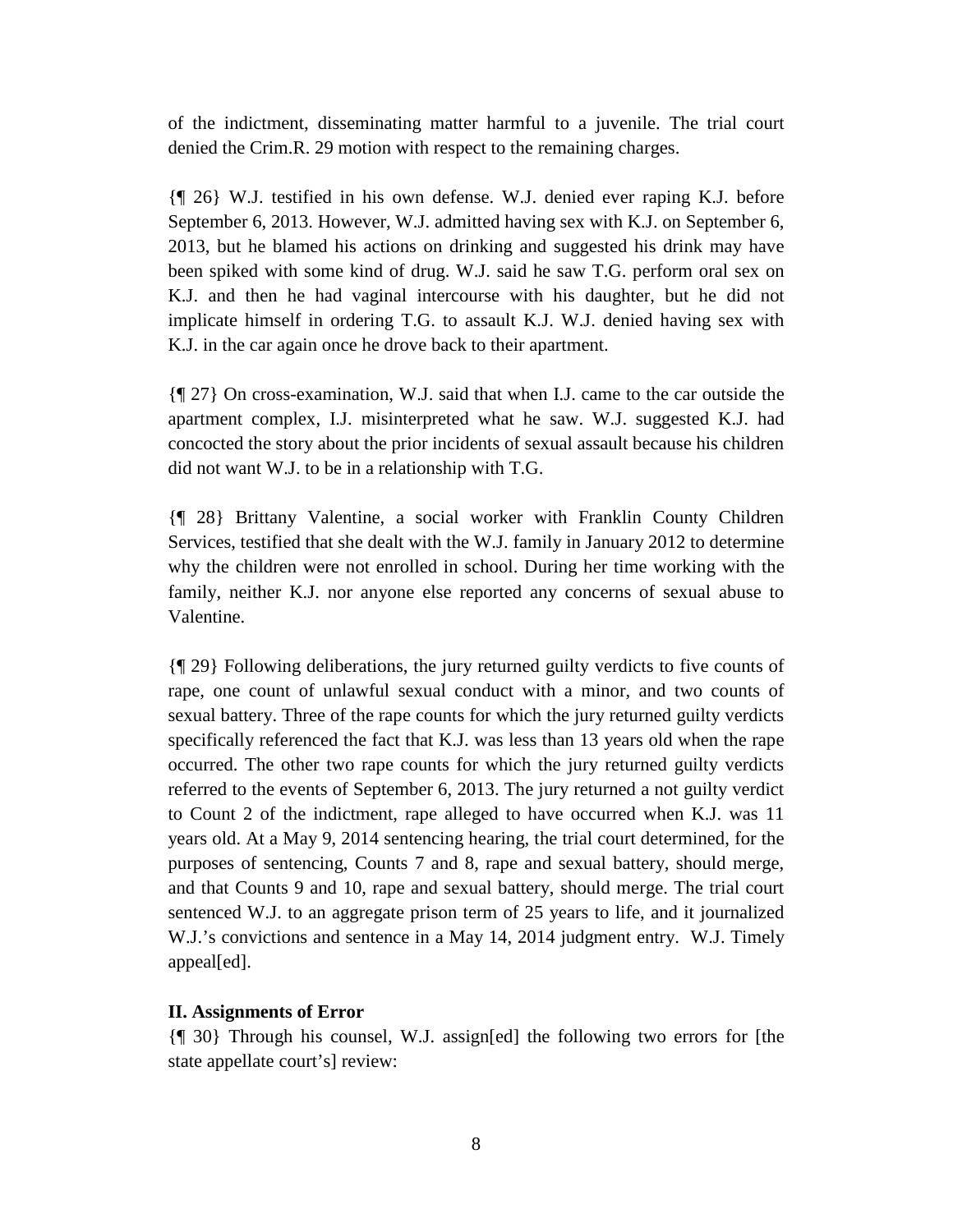[1.] The trial court violated [W.J.'s] rights to due process and a fair trial when it entered a judgment of guilt against him, when that finding was not supported by sufficient evidence. Fifth and Fourteenth Amendments to the United States Constitution and Section 16, Article I of the Ohio Constitution.

[2] The trial court violated [W.J.'s] rights to due process and a fair trial when it entered a judgment of guilt against him, when that finding was against the manifest weight of the evidence. Fifth and Fourteenth Amendments to the United States Constitution and Section 16, Article I of the Ohio Constitution.

{¶ 31} In addition to the merit brief prepared by counsel, W.J. also filed a pro se brief, assigning the following four errors for [the state appellate court's] review:

[1.] The trial court abused its discretion in not granting a mistrial after the court's witness violated the defendant's confrontation clause of the Sixth Amendment to the United States Constitution.

[2.] The trial court abused its discretion in not granting the jury the opportunity to review the transcripts of the victim and in not allowing the defendant to have an opportunity to object to the court's denial of allowing the jury to review the transcripts thereby causing a manifest miscarriage of justice and plain error.

[3.] The trial court abused its discretion in not granting a mistrial after the defendant was prejudiced by the state's witness introducing evidence of prior bad acts which exposed the jury to criminal patterns of the defendant thereby violating the defendant's right to trial Six Amendment to the United States Constitution.

[4.] The cumulative errors which took place during the defendant's trial deprived the defendant of a constitutional fair trial.

(Doc. 8-1, Ex. 18, *State v. W.J.*, 2015-Ohio-2353, ¶¶ 3-29, 2015 WL 3757469). On June 11,

2015, the appellate court affirmed the judgment of the trial court. (*Id.*). On October 28, 2015,

the Ohio Supreme Court declined jurisdiction to accept the appeal. (*Id.*, Ex. 21, *State v. W.J.*, 143

Ohio St. 3d 1501, 39 N.E.3d 1271 (Table), 2015-Ohio-4468).

On August 20, 2015, Petitioner filed an application to reopen his appeal pursuant to App.

R. 26(B). (*Id.*, Ex. 22). Petitioner claimed that he received ineffective assistance of appellate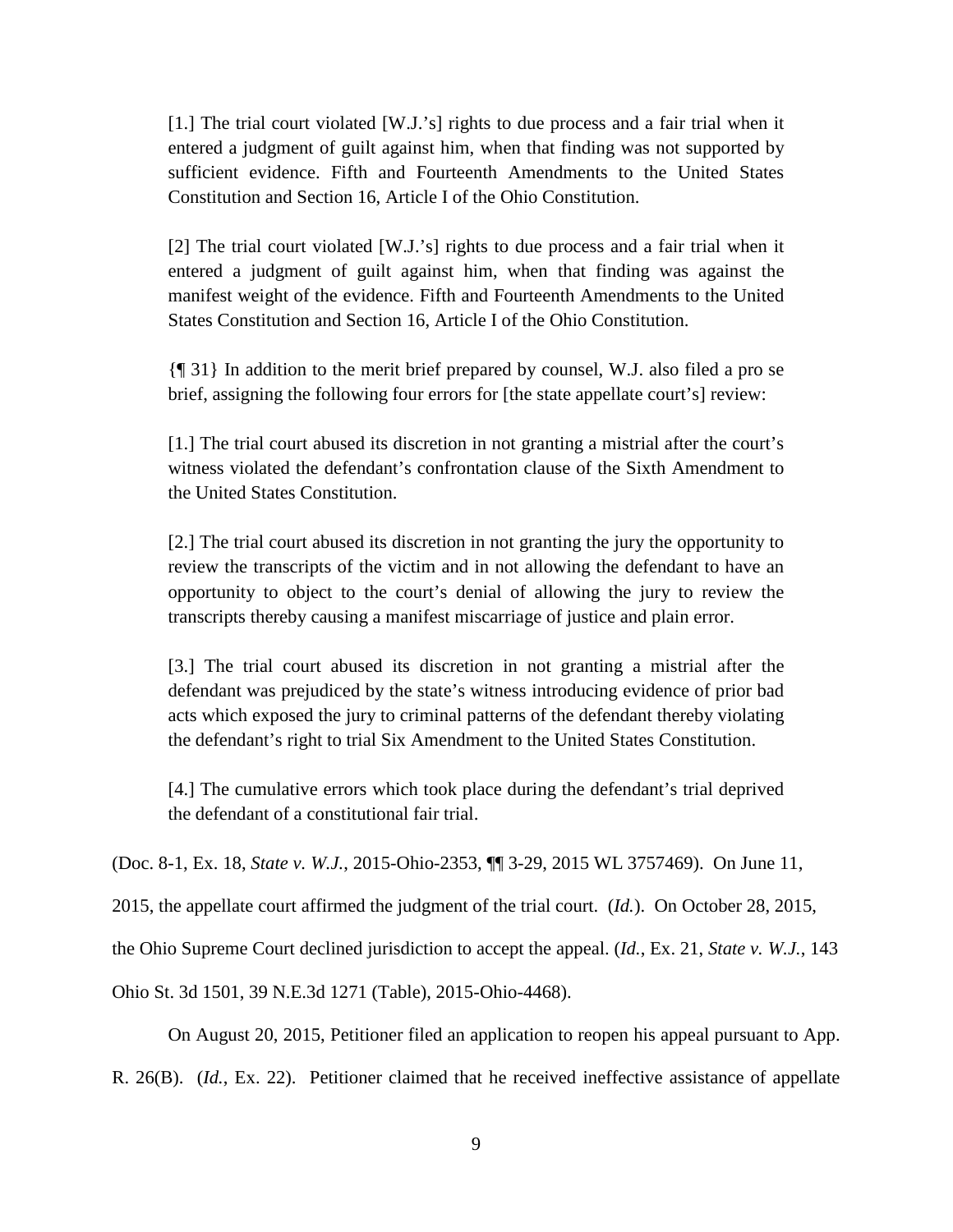counsel, because counsel failed to raise two issues: (1) that trial counsel erred when he did not provide or subpoena witnesses to contradict the victim's testimony and (2) that the trial court violated Petitioner's rights to due process and a fair trial when it entered a judgment of guilt against him, when the finding was against the manifest weight of the evidence. (*Id.*, Ex. 22). The Court denied the application to reopen on December 3, 2015. (*Id.*, Ex. 24).

On September 30, 2015, Petitioner filed a petition to vacate his conviction or sentence with the Franklin County Court of Common Pleas and requested an evidentiary hearing on September 30, 2015. (*Id.*, Ex. 25). The docket does not indicate that the trial court reached a decision on Petitioner's post-conviction petition, but the assignments of error in the petition were answered on direct appeal. Further, the docket indicates the case is closed. Therefore, there is nothing new in Petitioner's post-conviction petition that remains undecided.

Petitioner filed the instant petition for a writ of habeas corpus pursuant to 28 U.S.C. § 2254 on January 18, 2017. (Doc. 1). He asserts that the trial court improperly overruled objections and admitted into evidence an incriminating statement he made to police while he was intoxicated (claim one); that the trial court improperly entered judgment of guilt against him on three counts that contained a life imprisonment sentence when the finding was based on insufficient evidence (claim two); that he was denied effective assistance of counsel via his appellate counsel in a variety of ways (claim three); that the trial court abused its discretion in not granting a mistrial after evidence of prior bad acts were introduced that unfairly prejudiced Petitioner (claim four); and the trial court abused its discretion in not granting a mistrial after Petitioner was denied the chance to confront a witness in violation of the confrontation clause (claim five). (*See generally id.*).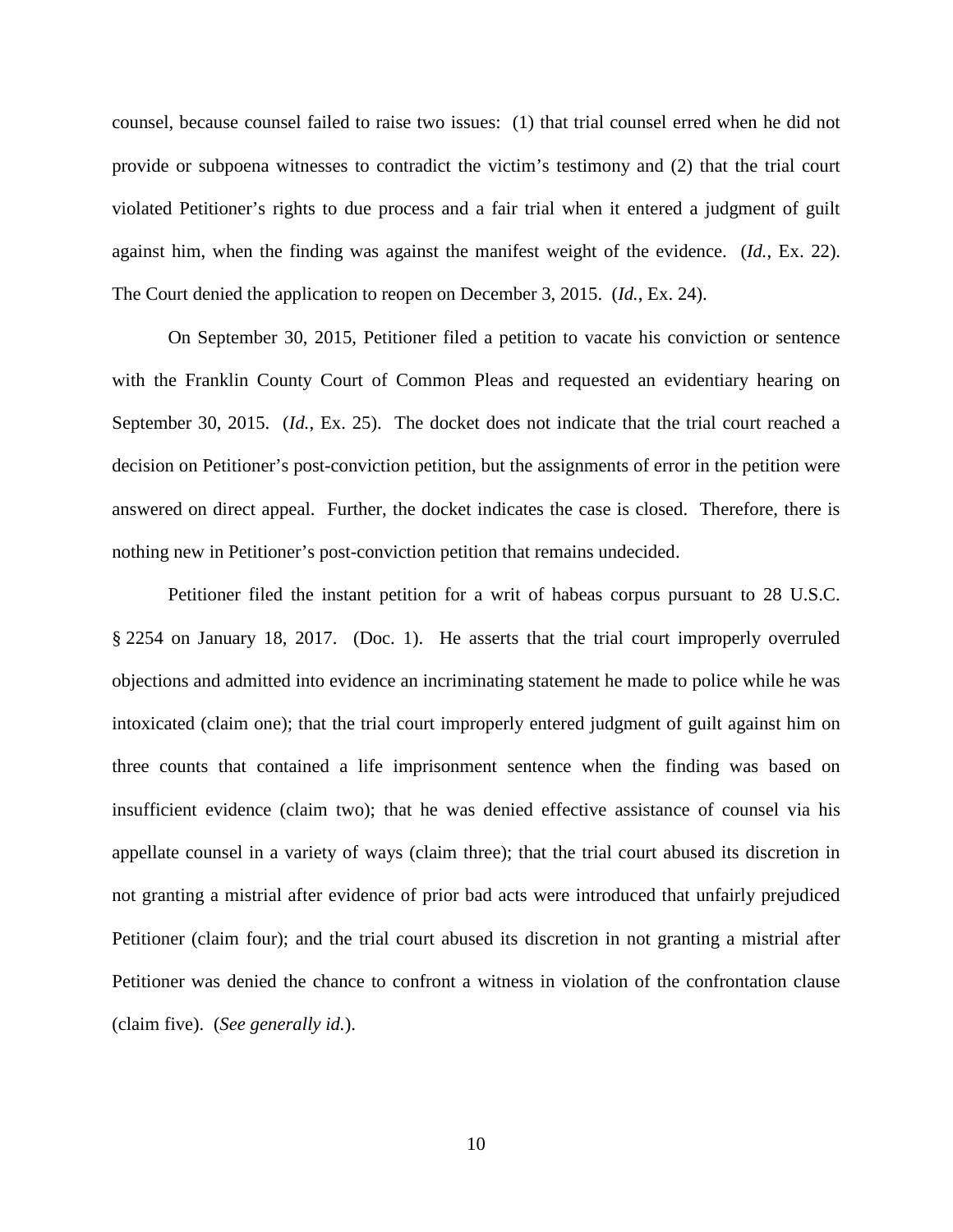#### **II. DISCUSSION**

Respondent argues that Petitioner's claims lack merit or are procedurally defaulted. (*See generally* Doc. 8).

## **A. Procedural Default (Claims One and Three)**

#### *1. Standard*

Congress has provided that state prisoners who are in custody in violation of the Constitution or laws or treaties of the United States may apply to the federal courts for a writ of habeas corpus. 28 U.S.C. § 2254(a). In recognition of the equal obligation of the state courts to protect the constitutional rights of criminal defendants, and in order to prevent needless friction between the state and federal courts, a state criminal defendant with federal constitutional claims must first present those claims to the state courts for consideration. 28 U.S.C. § 2254(b), (c). If he fails to do so, but still has an avenue open to him by which he may present his claims, then his petition is subject to dismissal for failure to exhaust state remedies. *Id.*; *Anderson v. Harless*, 459 U.S. 4, 6 (1982) (*per curiam*) (citing *Picard v. Connor*, 404 U.S. 270, 275–78 (1971)). However, where a petitioner has failed to exhaust his claims but would find those claims barred if later presented to the state courts, "there is a procedural default for purposes of federal habeas[.]" *Coleman v. Thompson*, 501 U.S. 722, 735 n.1 (1991), *abrogated on different grounds by Martinez v. Ryan*, 566 U.S. 1 (2012). In other words, "contentions of federal law which were not resolved on the merits in the state proceeding due to respondent's failure to raise them there as required by state procedure" also cannot be resolved on their merits in a federal habeas case. *Wainwright v. Sykes*, 433 U.S. 72, 87 (1977).

To determine whether procedural default bars a habeas petitioner's claim, courts in the Sixth Circuit engage in a four-part test. *See Maupin v. Smith*, 785 F.2d 135, 138 (6th Cir. 1986);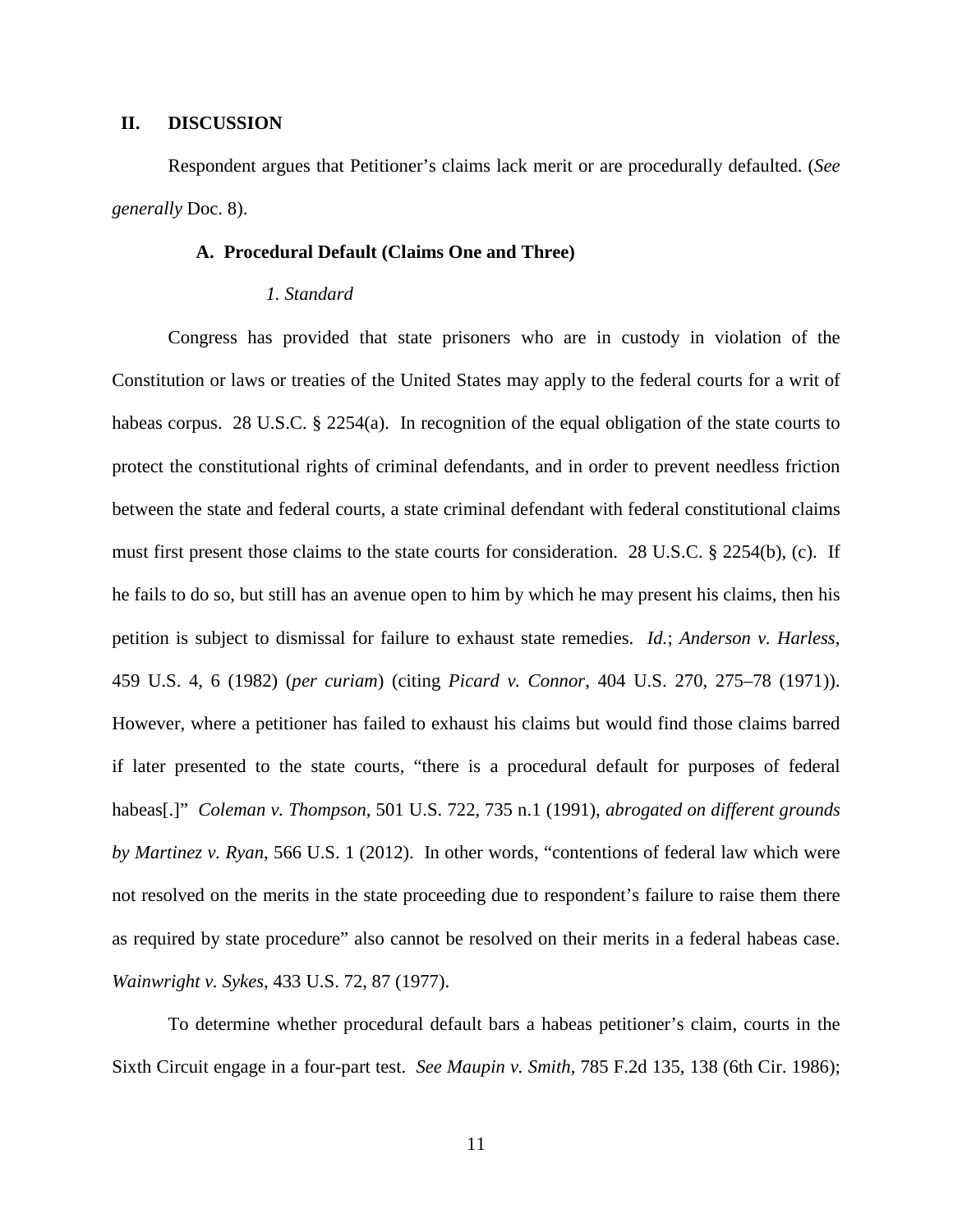*see also Scuba v. Brigano*, 259 F. App'x 713, 718 (6th Cir. 2007) (following the four-part analysis of *Maupin*). First, the court must determine that there is a state procedural rule that is applicable to the petitioner's claim and that the petitioner failed to comply with the rule. Second, the court must determine whether the state courts actually enforced the state procedural sanction. Third, the court must determine whether the forfeiture is an adequate and independent state ground on which the state can rely to foreclose review of a federal constitutional claim. *Maupin*, 785 F.2d at 138. Finally, if "the court determines that a state procedural rule was not complied with and that the rule [has] an adequate and independent state ground, then the petitioner" may still obtain review of his or her claims on the merits if the petitioner establishes: (1) cause sufficient to excuse the default and (2) that he was actually prejudiced by the alleged constitutional error. *Id*.

If, after considering all four factors of the *Maupin* test, a court concludes that a procedural default occurred, it must not consider the procedurally defaulted claim on the merits unless "review is needed to prevent a fundamental miscarriage of justice, such as when the petitioner submits new evidence showing that a constitutional violation has probably resulted in a conviction of one who is actually innocent." *Hodges v. Colson*, 727 F.3d 517, 530 (6th Cir. 2013) (citing *Murray v. Carrier*, 477 U.S. 478, 495–96 (1986)).

## *2. Application*

In claim one, Petitioner asserts that the trial court improperly overruled objections and admitted into evidence an incriminating statement he made to police while he was intoxicated. (Doc. 1 at 7). Respondent argues, and Petitioner admits in his Petition, that he did not raise this claim on direct appeal. (*Id.*)

In claim three, Plaintiff alleges ineffective assistance of counsel on five grounds: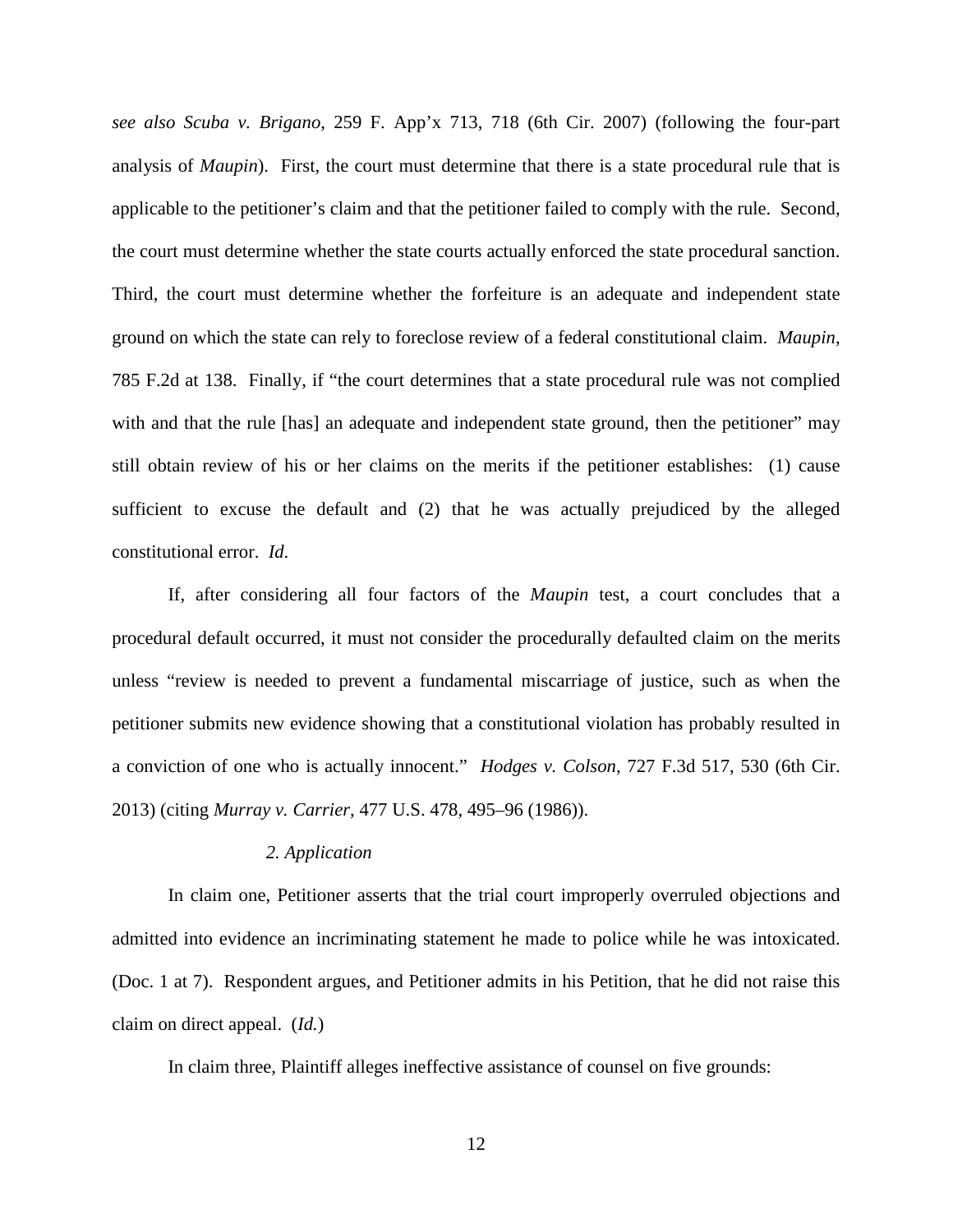1.) Appellate counsel was ineffective for having failed to file an addendum merit brief on behalf of Petitioner, after being informed in writing that specific issues were required to be addressed.

2.) Appellate counsel was ineffective for failing to raise the issue that trial counsel was ineffective by failing to investigate substantial defenses available in a proper and timely manner.

3.) Appellate counsel was ineffective for failing to raise the issue that trial counsel was ineffective by failing to subpoena critical witnesses. Trial counsel informed petitioner of the importance of these witnesses but failed to submit any documentation or request for their appearance.

4.) Appellate counsel was ineffective for having failed to argue how trial counsel violated Petitioner's due process rights for failure to file his motion to sever trial of the 2013 rape charges from the trial of the other counts against petitioner.

5.) Appellate counsel was ineffective for having failed to argue that Petitioner was deprived of his constitutional and due process rights when being required to answer questions regarding case, before being afforded an attorney or offered a constitutional rights waiver.

(Doc. 1 at 10). However, only ground three was raised in state court. As is the case with claim one, the other four grounds of ineffective assistance of appellate counsel were never presented in state court.

Because Petitioner did not present claim one, or the four grounds under claim three, on direct appeal, Ohio's doctrine of *res judicata* now bars his ability to raise such claims in the state courts. *See State v. Perry*, 226 N.E.2d 104, 108 (Ohio 1967) (holding that claims must be raised on direct appeal, if possible, or they will be barred by the doctrine of *res judicata*); *see also State v. Cole*, 443 N.E.2d 169, 171 (Ohio 1982); *State v. Ishmail*, 423 N.E.2d 1068, 1070 (Ohio 1981). Ohio courts have consistently refused, in reliance on the doctrine of *res judicata*, to review the merits of procedurally barred claims. *See State v. Cole*, 443 N.E.2d at 170–71; *State v. Ishmail*, 423 N.E.2d at 1070. Further, the Sixth Circuit has held that Ohio's doctrine of *res judicata* is an independent and adequate ground for denying federal habeas relief. *Lundgren v. Mitchell*, 440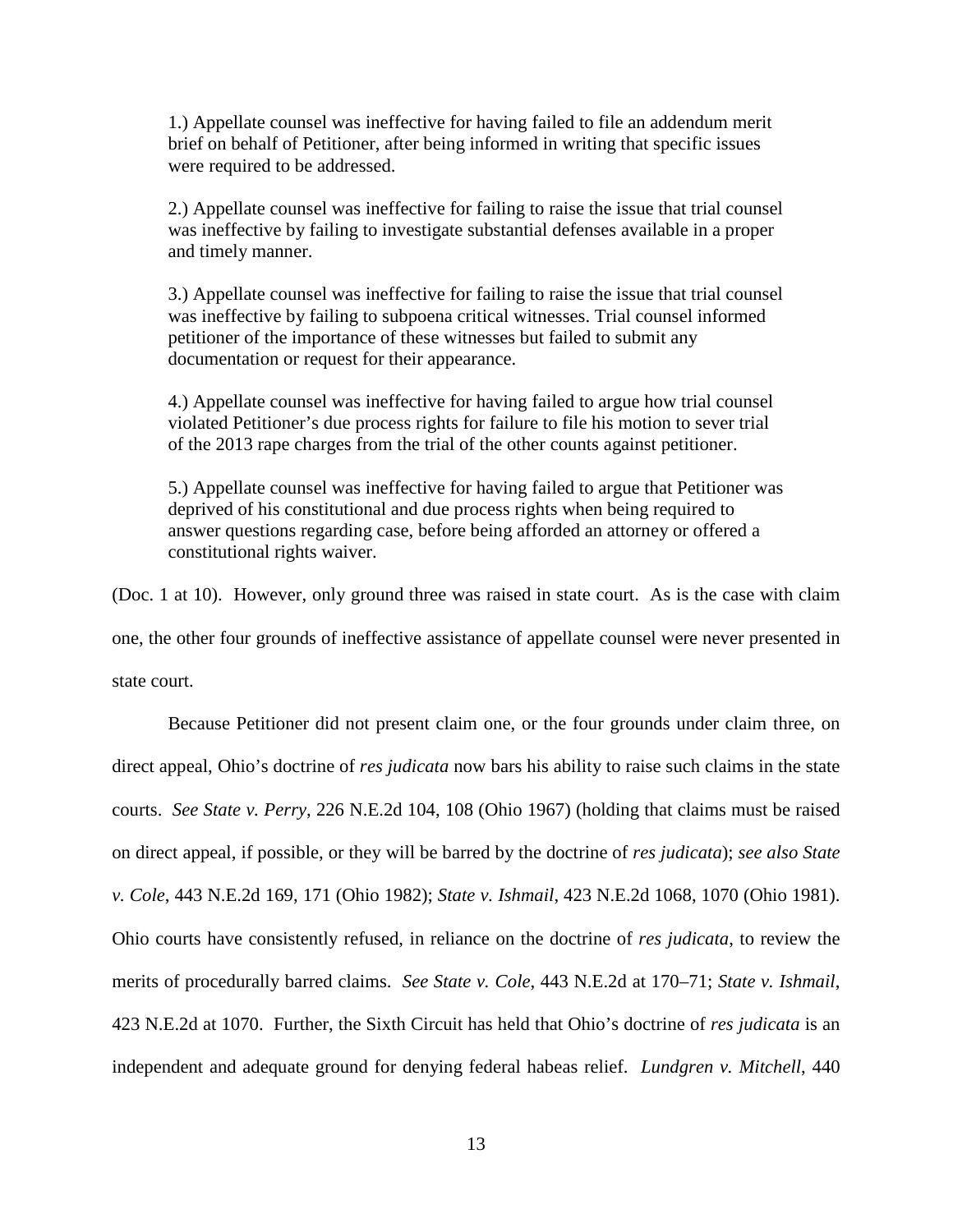F.3d 754, 765 (6th Cir. 2006); *Coleman v. Mitchell*, 268 F.3d 417, 427–29 (6th Cir. 2001); *Seymour v. Walker*, 224 F.3d 542, 555 (6th Cir. 2000); *Byrd v. Collins*, 209 F.3d 486, 521–22 (6th Cir. 2000); *Norris v. Schotten*, 146 F.3d 314, 332 (6th Cir. 1998). Finally, with respect to the final *Maupin* factor, the independence prong, the Court concludes that Ohio's doctrine of *res judicata* in this context does not rely on or otherwise implicate federal law. Accordingly, the Court is satisfied from its own review of relevant case law that *res judicata* rule articulated in *Perry* is an adequate and independent ground for denying relief.

As explained, however, Petitioner may still secure review of these claims on the merits if he demonstrates cause for his failure to follow the state procedural rules, as well as actual prejudice from the constitutional violations that he alleges. "'[C]ause' under the cause and prejudice test must be something external to the petitioner, something that cannot fairly be attributed to him[,] ' . . . some objective factor external to the defense [that] impeded . . . efforts to comply with the State's procedural rule.'" *Coleman v. Thompson*, 501 U.S. 722, 753 (1991) (quoting *Murray v. Carrier*, 477 U.S. 478, 488 (1986)). Here, the Court notes that Petitioner's statement to police that underlies claim one was never introduced at trial, meaning actual prejudice cannot be present. (*see* Doc. 8–2, Tr. I, 11–12). Moreover, Petitioner has not argued, nor does the record reflect, that his procedural default of claim one and claim three can be excused by any explanation that would be sufficient under *Murray v. Carrier*. Thus, claim one and the four grounds under claim three are procedurally defaulted.

## **B. Merits (Claims Two, Three, Four, and Five)**

#### *1. Standard*

Because Petitioner seeks habeas relief under 28 U.S.C. § 2254, the familiar standards of the Antiterrorism and Effective Death Penalty Act ("AEDPA") govern Petitioner's remaining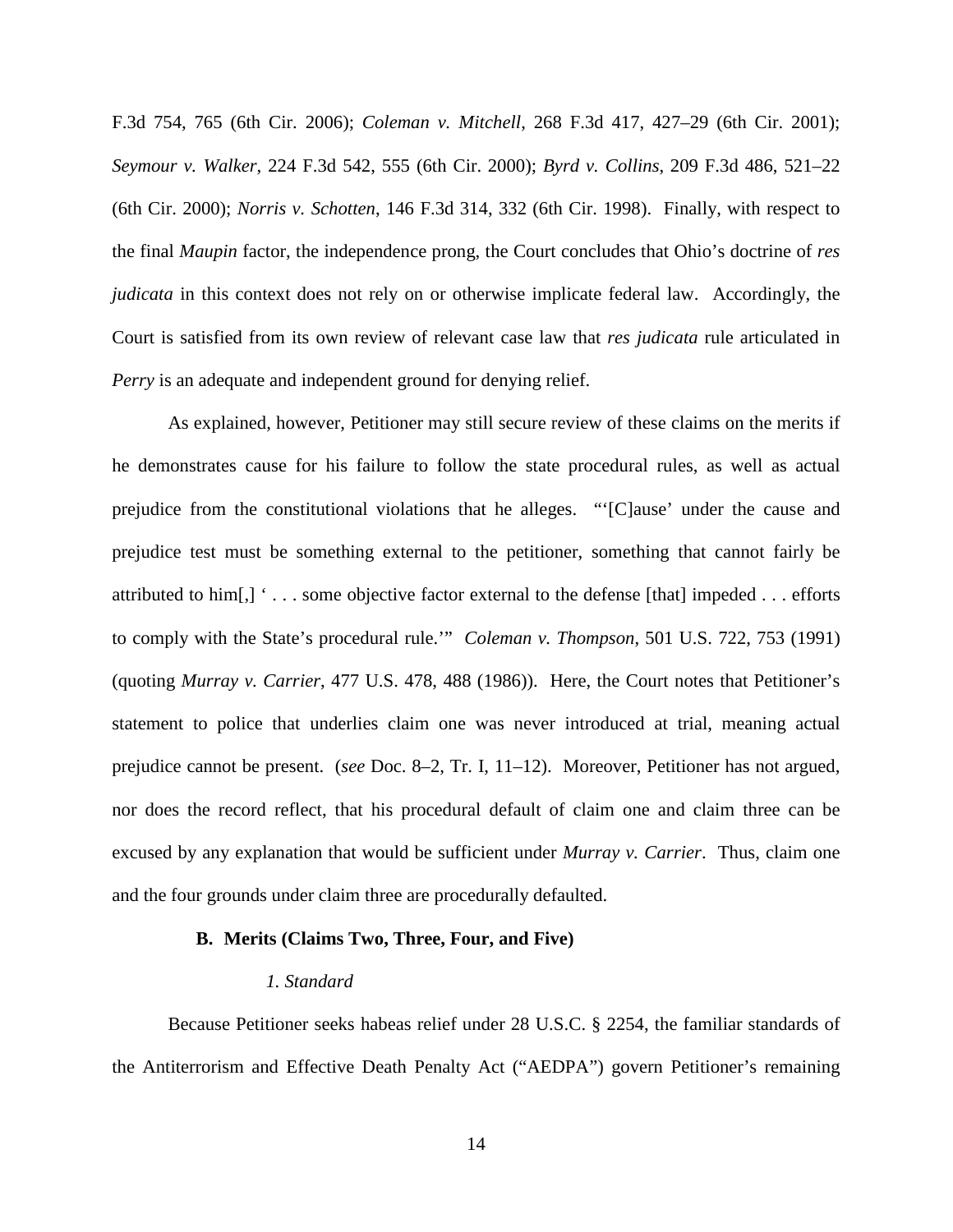claims. The United State Supreme Court has described AEDPA as "a formidable barrier to federal habeas relief for prisoners whose claims have been adjudicated in state court" and emphasized that courts must not "lightly conclude that a State's criminal justice system has experienced the 'extreme malfunction' for which federal habeas relief is the remedy." *Burt v. Titlow*,--U.S.--, 134 S. Ct. 10, 16 (2013) (quoting *Harrington v. Richter*, 562 U.S. 86, 102 (2011)); *see also Renico v. Lett*, 559 U.S. 766, 773 (2010) ("AEDPA . . . imposes a highly deferential standard for evaluating state-court rulings, and demands that state court decisions be given the benefit of the doubt.") (internal quotation marks, citations, and footnote omitted)).

AEDPA limits the federal courts' authority to issue writs of habeas corpus and forbids a federal court from granting habeas relief with respect to a "claim that was adjudicated on the merits in State court proceedings" unless the state-court decision either:

(1) resulted in a decision that was contrary to, or involved an unreasonable application of, clearly established Federal law, as determined by the Supreme Court of the United States; or

(2) resulted in a decision that was based on an unreasonable determination of the facts in light of the evidence presented in the State court proceeding.

28 U.S.C. § 2254(d).

Further, under AEDPA, the factual findings of the state court are presumed to be correct:

In a proceeding instituted by an application for a writ of habeas corpus by a person in custody pursuant to the judgment of a State court, a determination of a factual issue made by a State court shall be presumed to be correct. The applicant shall have the burden of rebutting the presumption of correctness by clear and convincing evidence.

28 U.S.C. § 2254(e)(1).

Accordingly, "a writ of habeas corpus should be denied unless the state court decision was contrary to, or involved an unreasonable application of, clearly established federal law as determined by the Supreme Court, or based on an unreasonable determination of the facts in light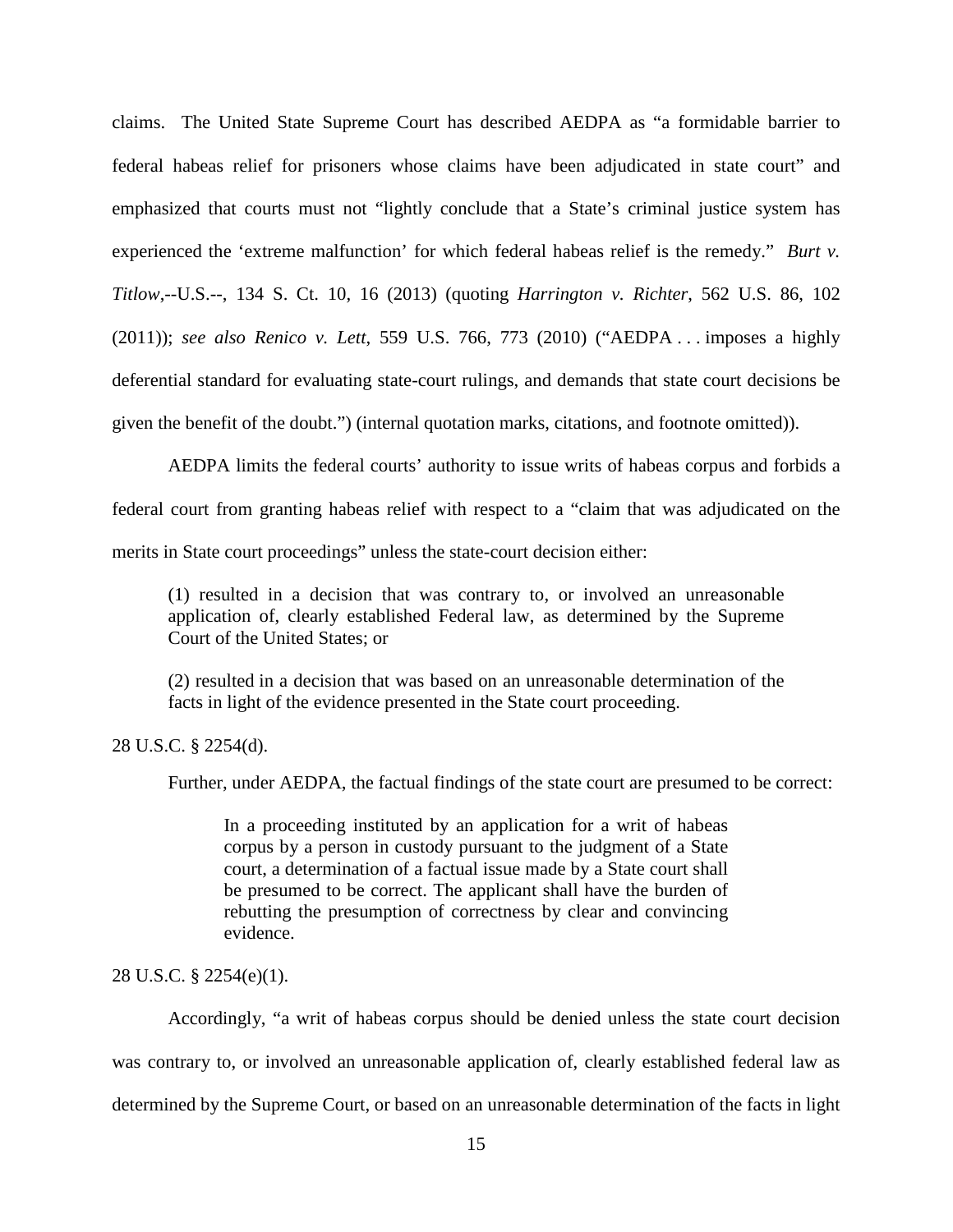of the evidence presented to the state courts." *Coley v. Bagley*, 706 F.3d 741, 748 (6th Cir. 2013)

(citing *Slagle v. Bagley*, 457 F.3d 501, 513 (6th Cir. 2006)). The United States Court of Appeals

for the Sixth Circuit recently explained these standards as follows:

A state court's decision is "contrary to" Supreme Court precedent if (1) "the state court arrives at a conclusion opposite to that reached by [the Supreme] Court on a question of law[,]" or (2) "the state court confronts facts that are materially indistinguishable from a relevant Supreme Court precedent and arrives" at a different result. *Williams v. Taylor*, 529 U.S. 362, 405, 120 S.Ct. 1495, 146 L.Ed.2d 389 (2000). A state court's decision is an "unreasonable application" under 28 U.S.C. § 2254(d)(1) if it "identifies the correct governing legal rule from [the Supreme] Court's cases but unreasonably applies it to the facts of the particular . . . case" or either unreasonably extends or unreasonably refuses to extend a legal principle from Supreme Court precedent to a new context. *Id*. at 407, 529 U.S. 362, 120 S.Ct. 1495, 146 L.Ed.2d 389.

*Coley*, 706 F.3d at 748–49. The burden of satisfying AEDPA's standards rests with the petitioner. *See Cullen v. Pinholster*, 563 U.S. 170, 181 (2011).

## *2. Application*

i. Claim Two

Although unartfully pled, it appears that Petitioner asserts in claim two the same claim that he raised in the state appellate court, *i.e.*, that the trial court improperly entered a judgment of guilt against him on three counts that contained a life imprisonment specification because there was insufficient evidence. The state appellate court denied this claim on the merits:

W.J. asserts there was insufficient evidence to support his convictions. On appeal, W.J. does not challenge the sufficiency of the evidence with respect to the counts relating specifically to the events of September 6, 2013. Instead, W.J. alleges there was insufficient evidence to find him guilty of the three rape charges contained in Counts 1, 3, and 4 of the indictment, all alleged to have occurred when K.J. was less than 13 years old.

{¶ 33} Whether there is legally sufficient evidence to sustain a verdict is a question of law. *State v. Thompkins*, 78 Ohio St.3d 380, 386 (1997). Sufficiency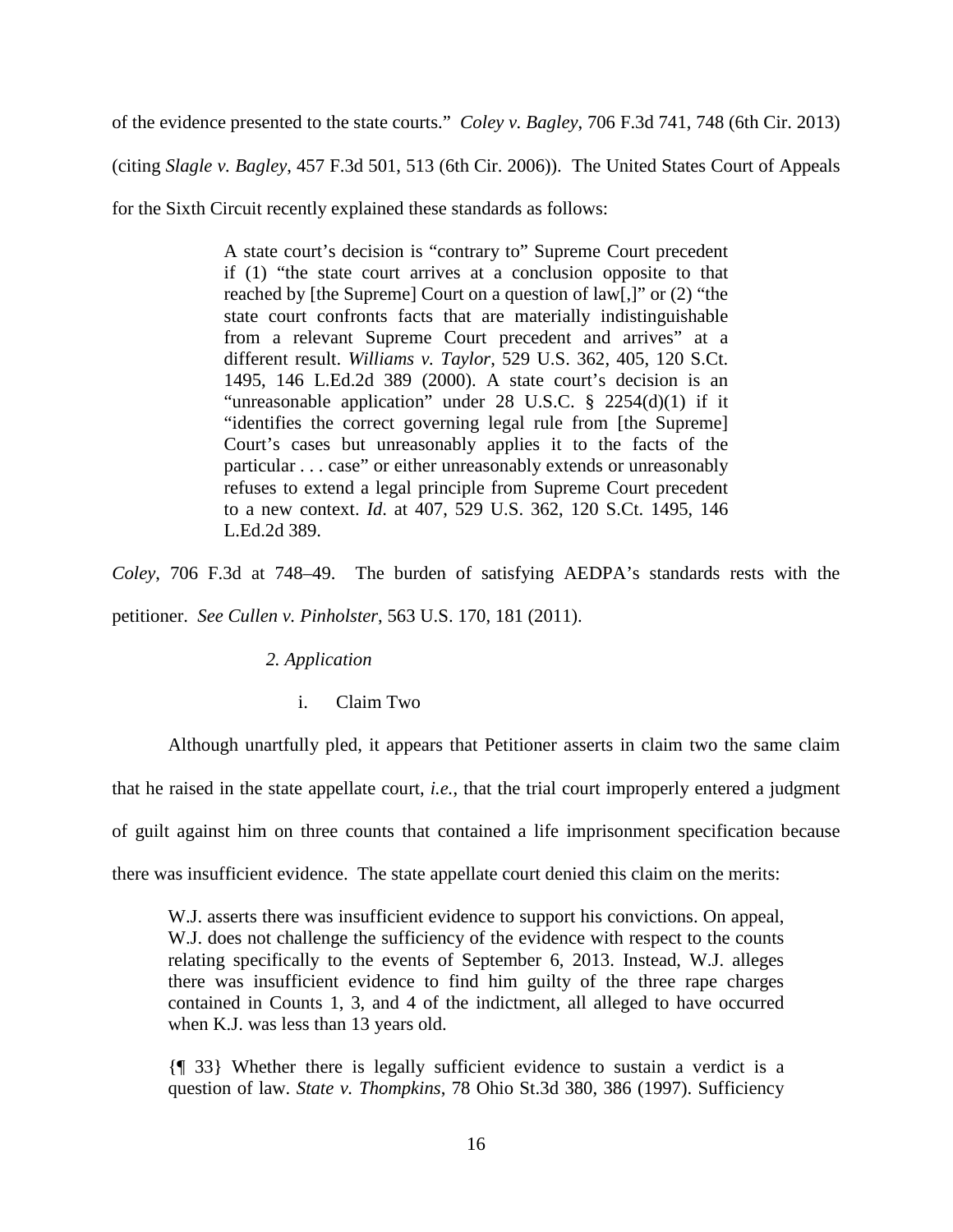is a test of adequacy. *Id.* The relevant inquiry for an appellate court is whether the evidence presented, when viewed in a light most favorable to the prosecution, would allow any rational trier of fact to find the essential elements of the crime proven beyond a reasonable doubt. *State v. Mahone*, 10th Dist. No. 12AP–545, 2014–Ohio–1251, ¶ 38, citing *State v. Tenace*, 109 Ohio St.3d 255, 2006–Ohio– 2417, ¶ 37.

 ${\lceil \langle 1 \rangle \rceil}$  To convict a defendant of rape under R.C. 2907.02(A)(1)(b), the state is required to prove the defendant engaged in sexual conduct with the victim, who was not his spouse, and who was less than 13 years old. *State v. Rojas*, 10th Dist. No. 11AP–683, 2012–Ohio–1967, ¶ 9. As defined in R.C. 2907.01(A), "sexual conduct" means "vaginal intercourse between a male and female; anal intercourse, fellatio, and cunnilingus between persons regardless of sex; and, without privilege to do so, the insertion, however slight, of any part of the body or any instrument, apparatus, or other object into the vaginal or anal opening of another." The statute further provides that "[p]enetration, however slight, is sufficient to complete vaginal or anal intercourse." R.C. 2907.01(A).

{¶ 35} K.J. testified that she was 11 years old the first time her father had vaginal intercourse with her. She further testified that she was 11 years old the first time her father made her perform fellatio on him. K.J. then testified that there were repeated instances of W.J. putting his penis inside either K.J.'s vagina or mouth when she was 11 and 12 years old. A victim's testimony is sufficient evidence to support sexual conduct by vaginal intercourse or fellatio. *State v. Timmons*, 10th Dist. No. 13AP–1038, 2014–Ohio–3520, ¶ 23, citing *State v. Henderson*, 10th Dist. No. 10AP–1029, 2011–Ohio–4761, ¶ 17. Although W.J. argues the evidence is insufficient because no other witness testified that they knew of or suspected any sexual abuse by W.J. prior to the incident on September 6, 2013, such corroborating evidence is not required to prove the rape offense. *Id.*, citing *Henderson* at ¶ 17, citing *State v. Johnson*, 112 Ohio St.3d 210, 2006–Ohio–6404, ¶ 53 (noting "[c]orroboration of victim testimony in rape cases is not required").

{¶ 36} To the extent W.J. challenges K.J.'s credibility as a witness, we note that a review of the sufficiency of the evidence does not implicate an assessment of witness credibility. *State v. Bankston*, 10th Dist. No. 08AP–668, 2009–Ohio–754, ¶ 4 (stating that "in a sufficiency of the evidence review, an appellate court does not engage in a determination of witness credibility"). Accordingly, the state presented sufficient evidence of the offense of rape as contained in Counts 1, 3, and 4 of the indictment. We overrule W.J.'s [] assignment of error.

(Doc. 8-1, Ex. 18, *State v. W.J.*, 2015-Ohio-2353, ¶¶ 32–36).

In determining whether the evidence was sufficient to support a petitioner's conviction, a

federal habeas court must view the evidence in the light most favorable to the prosecution.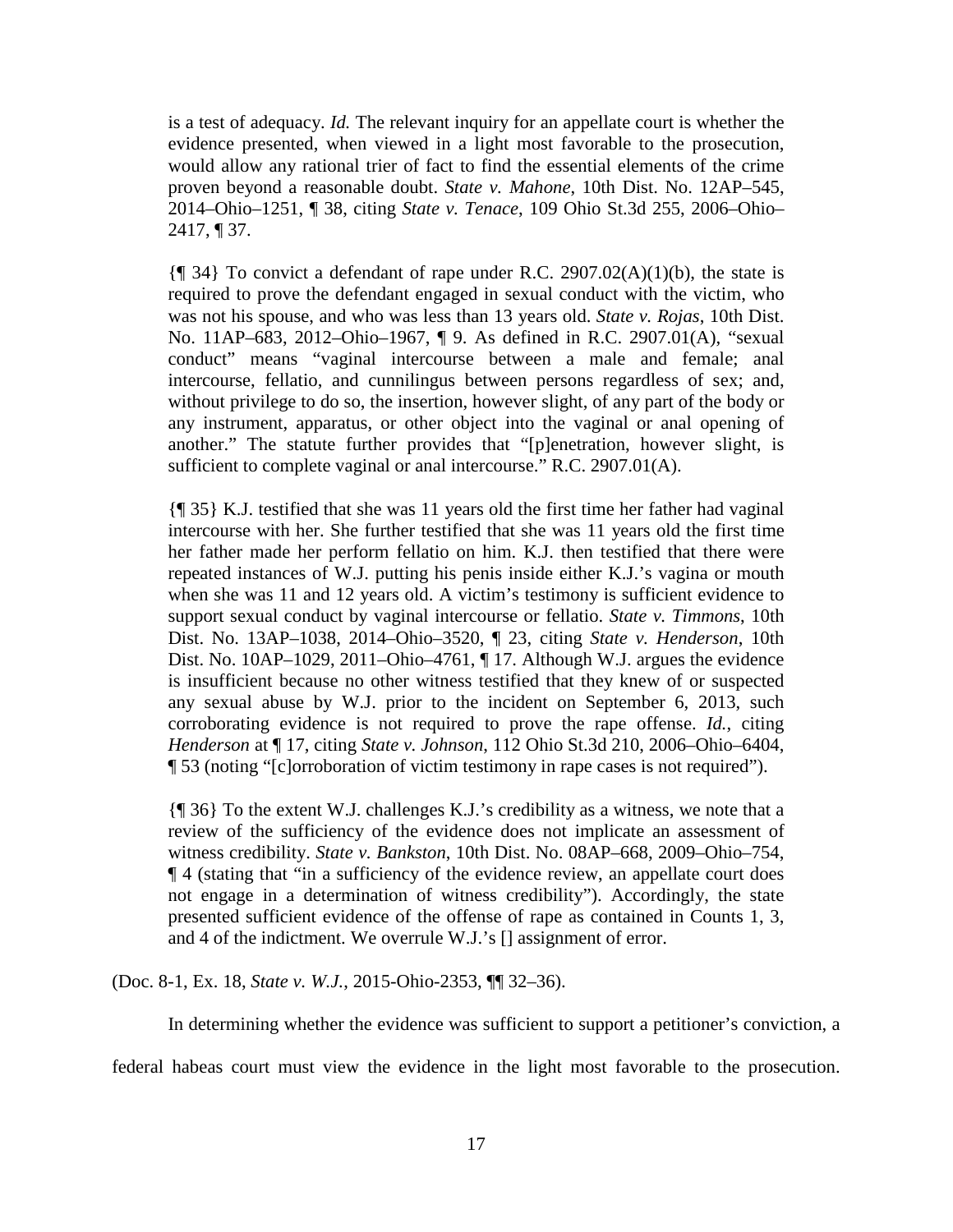*Wright v. West*, 505 U.S. 277, 296 (1992) (citing *Jackson v. Virginia*, 443 U.S. 307, 319 (1979)). The prosecution is not affirmatively required to "rule out every hypothesis except that of guilt." *Id.* (quoting *Jackson*, 443 U.S. at 326). "[A] reviewing court 'faced with a record of historical facts that supports conflicting inferences must presume – even if it does not affirmatively appear in the record – that the trier of fact resolved any such conflicts in favor of the prosecution, and must defer to that resolution.'" *Id*. at 296–97 (quoting *Jackson*, 443 U.S. at 326).

Moreover, as previously noted, federal habeas courts must afford a "double layer" of deference to state court determinations of the sufficiency of the evidence. As explained in *Brown v. Konteh*, deference must be given, first, to the jury's finding of guilt because the standard, announced in *Jackson v. Virginia*, is whether "viewing the trial testimony and exhibits in the light most favorable to the prosecution, any rational trier of fact could have found the essential elements of the crime beyond a reasonable doubt." *Brown v. Konteh*, 567 F.3d 191, 205 (6th Cir. 2009). Second, and even if a *de novo* review of the evidence leads to the conclusion that no rational trier of fact could have so found, a federal habeas court "must still defer to the state appellate court's sufficiency determination as long as it is not unreasonable." *Id.*; *see also White v. Steele*, 602 F.3d 707, 710 (6th Cir. 2009). This is a substantial hurdle for a habeas petitioner to overcome, and Petitioner has not done so here.

A reasonable juror easily could have inferred Petitioner's guilt of the crimes charges based on K.J.'s testimony that he raped her when she was eleven and twelve years old and the sexual assault nurse's findings of older injuries on K.J.'s hymen that healed with time. Moreover, as discussed, "[e]ven if a review of the evidence leads to the conclusion that no rational trier of fact could have found guilt beyond a reasonable doubt," this Court "must still defer to the state appellate court's sufficiency determination as long as it is not unreasonable."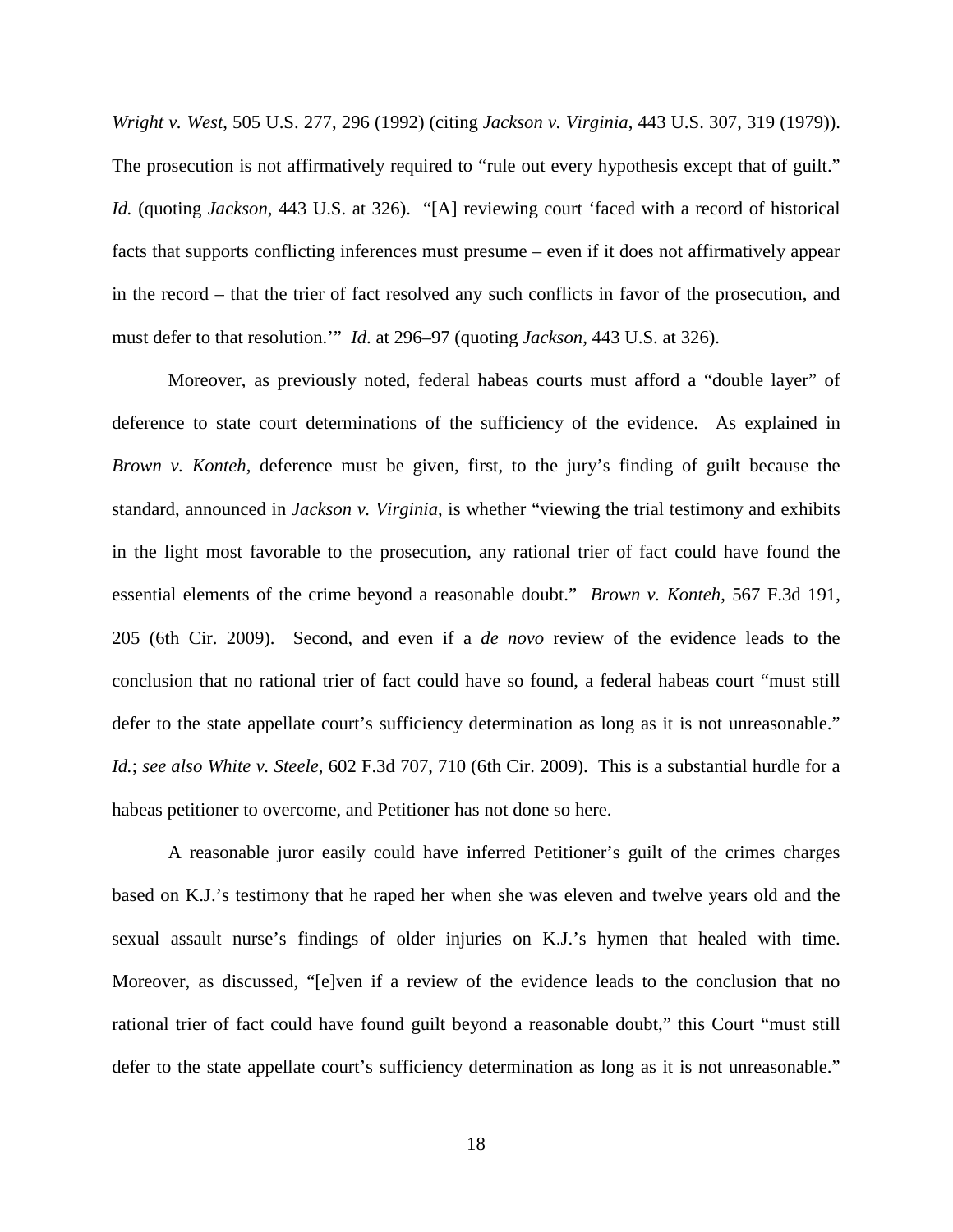*Harris v. Morgan*, No. 1:10CV2351, 2011 WL 8184198, at \*16 (N.D. Ohio Nov. 2, 2011) (citing *Durr v. Mitchell*, 847 F.3d 423, 449 (6th Cir. 2007); *White*, 602 F.3d at 710). Applying this standard of review, Petitioner is not entitled to relief.

#### ii. Claim Three

In ground three of claim three (the only ground that was not procedurally defaulted), Petitioner asserts that his appellate counsel was ineffective for failing to raise the issue that trial counsel was ineffective by failing to subpoena critical witnesses. (Doc. 1 at 10). This Court assumes, as Respondent did, that Petitioner is referring to witnesses as to counts one, three, and four—which deal with the rape of Petitioner's daughter when she was less than thirteen years old—not counts six through ten, which Petitioner admitted to. (*See* Doc. 8 at 55).

Petitioner raised ground three in his *pro se* Application to Reopen, albeit with limited detail. (Doc. 8, Ex. 22 at 9–10). The entirety of Petitioner's argument was that he "asked to have several people called as witnesses to support the historical nature of the relationship between his daughter and himself," but trial counsel failed to do so. (*Id.*). In its Memorandum Decision on Petitioner's Application to Reopen, the state appellate court elaborated on Petitioner's argument:

W.J.'s first proposed assignment of error asserts that his trial counsel was ineffective in failing to 'provide or subpoena witnesses' to contradict the victim's testimony. During the trial, the trial court inquired into W.J.'s expressed desire to fire his trial counsel. W.J.'s trial counsel noted for the record that W.J. had asked him to call two of his other children to testify, but trial counsel advised W.J. that their testimony would have been duplicative to what was already presented at trial. Additionally, W.J.'s trial counsel informed the trial court that he advised W.J. that calling more of his children to testify 'would leave a poor impression with the jury to allow the state to cross-examine his own children.' (Tr. Vol. II, 222.) W.J's attorney specifically stated he made the 'strategic decision' not to subpoena the other children to testify. (Tr. Vol. II, 222.)

(Doc. 8, Ex. 24 at 3).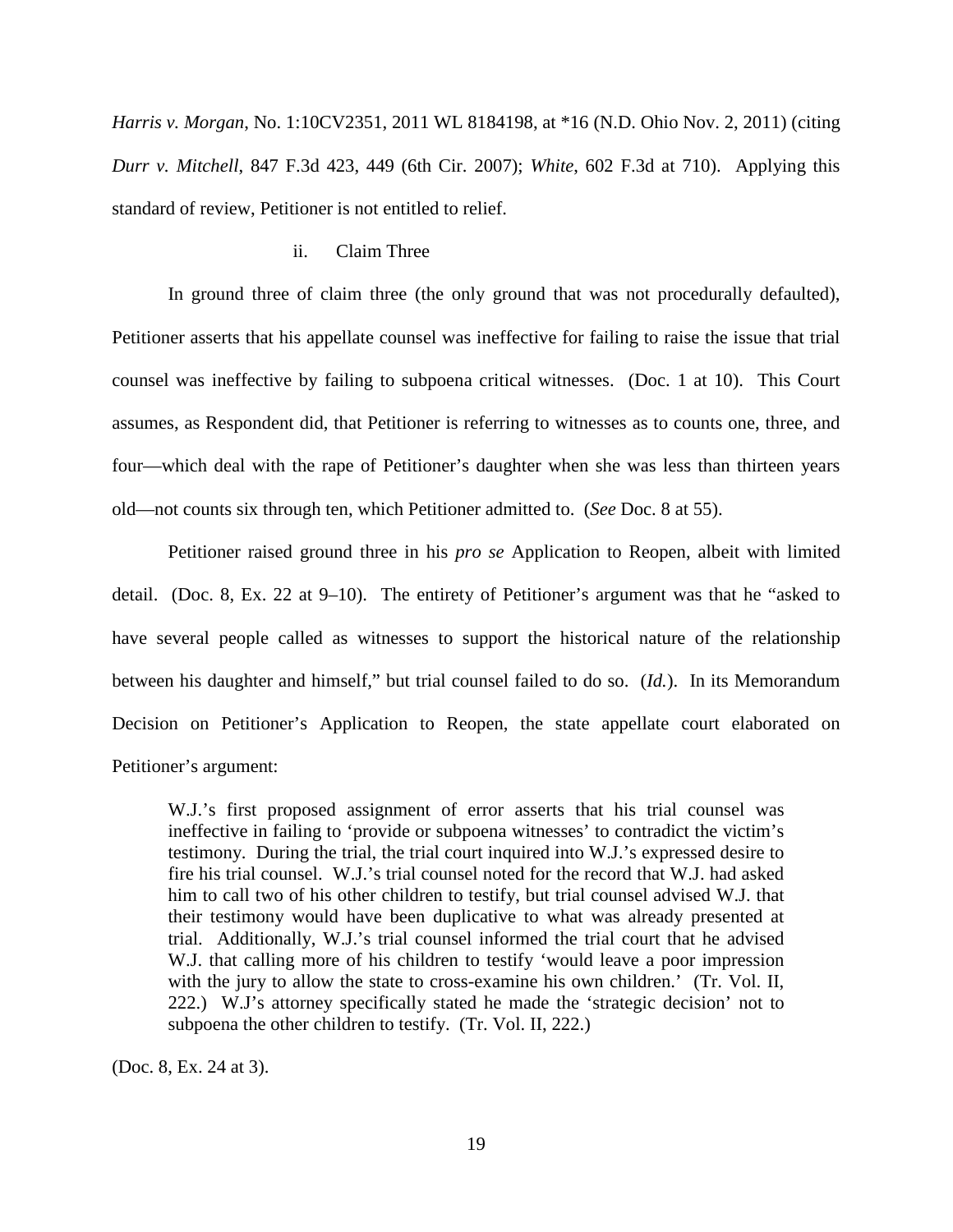Ultimately, the appellate court held that [b]ecause W.J.'s trial counsel's decision not to subpoena W.J.'s other children to testify was a reasonable trial strategy, this alleged failure does not substantiate a claim of ineffective assistance of trial counsel." (*Id.*). Thus, the court found that even if W.J.'s appellate counsel—which was himself—had raised this argument during the direct appeal, "it would not have been supported by the record." (*Id.*).

The United States Supreme Court set forth the legal principals governing claims of ineffective assistance of counsel in *Strickland v. Washington*, 466 U.S. 668 (1984). *Strickland*  requires a petitioner claiming ineffective assistance of counsel to demonstrate that his counsel's performance was deficient and that he suffered prejudice as a result. 466 U.S. at 687; *Hale v. Davis*, 512 F. App'x 516, 520 (6th Cir. 2013). Establishing deficient performance by counsel "requires a showing that 'that counsel's representation fell below an objective standard of reasonableness.'" *Davis v. Lafler*, 658 F.3d 525, 536 (6th Cir. 2011) (quoting *Strickland*, 466 U.S. at 688). To make such a showing, a petitioner "must overcome the 'strong [ ] presum[ption]' that his counsel 'rendered adequate assistance and made all significant decisions in the exercise of reasonable professional judgment.'" *Hale*, 512 F. App'x at 520 (quoting *Strickland*, 466 U.S. at 687). "To avoid the warping effects of hindsight, [courts must] 'indulge a strong presumption that counsel's conduct falls within the wide range of reasonable professional assistance.'" *Bigelow v. Haviland*, 576 F.3d 284, 287 (6th Cir. 2009) (quoting *Strickland*, 466 U.S. at 689).

The United States Supreme Court has cautioned federal habeas courts to "guard against the danger of equating unreasonableness under *Strickland* with unreasonableness under § 2254(d)." *Harrington v. Richter*, 562 U.S. 86, 105 (2011). The Court observed that while "'[s]urmounting *Strickland*'s high bar is never . . . easy[,]' . . . [e]stablishing that a state court's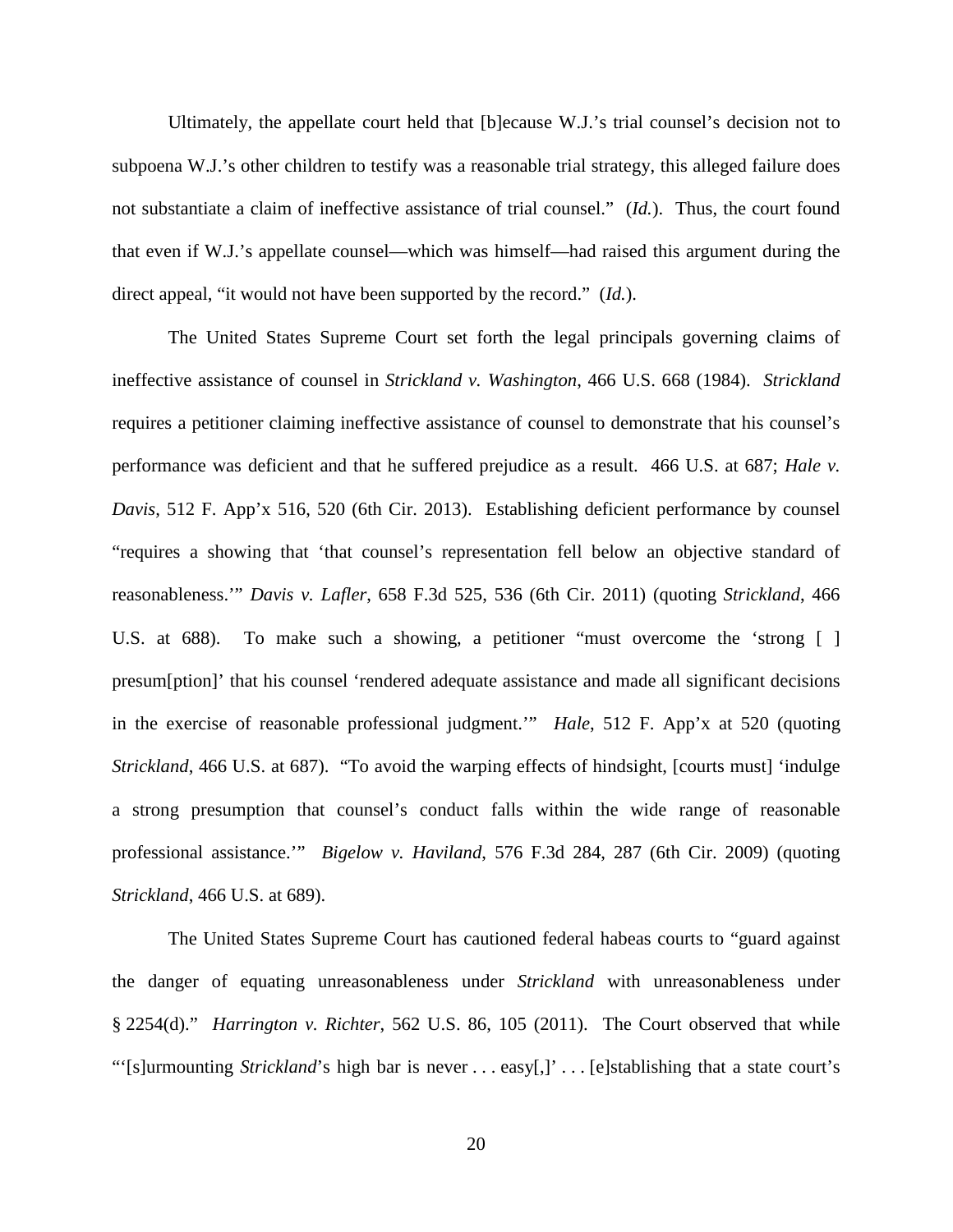application of *Strickland* was unreasonable under § 2254(d) is all the more difficult." *Id.* (quoting *Padilla v. Kentucky*, 559 U.S. 356, 371 (2010) and citing *Strickland*, 466 U.S. at 689). The Court instructed that the standards created under *Strickland* and § 2254(d) are both "'highly deferential,' and when the two apply in tandem, review is 'doubly' so." *Id*. (citations omitted). Thus, when a federal habeas court reviews a state court's determination regarding an ineffective assistance of counsel claim, "the question is not whether counsel's actions were reasonable. The question is whether there is any reasonable argument that counsel satisfied *Strickland*'s deferential standard." *Id*.

Here, as the appellate court noted, Petitioner's counsel specifically articulated that he believed the information the witnesses were going to provide was not "going to be relevant information or particularly helpful." (Doc. 8-4, Tr. Vol. II , 222–23). Trial transcripts indicate that Petitioner hoped the witness could testify that there were no indications or records indicating that there was no abuse between Petitioner and his daughter prior to September 6, 2013. (*Id*., Tr. Vol. II, 227). However, as Petitioner's trial counsel addressed, and the trial court acknowledged, no one had testified "that during this period of time there were any complaints with respect to alleged contact between [Petitioner] and [his] daughter." (*Id.*).

Thus, that state appellate court did not unreasonably hold that under the *Strickland* standard, Petitioner cannot overcome the presumption that "the challenged action 'might be considered sound trial strategy.'" *Rodriguez v. Warden, S. Ohio Corr. Facility*, 940 F. Supp. 2d 704, 713 (S.D. Ohio 2013) (quoting *Strickland*, 466 U.S. at 689).

#### iii. Claims Four and Five

In claims four and five, Petitioner argues that the trial court abused its discretion in not granting a mistrial after evidence of prior bad acts were introduced that unfairly prejudiced him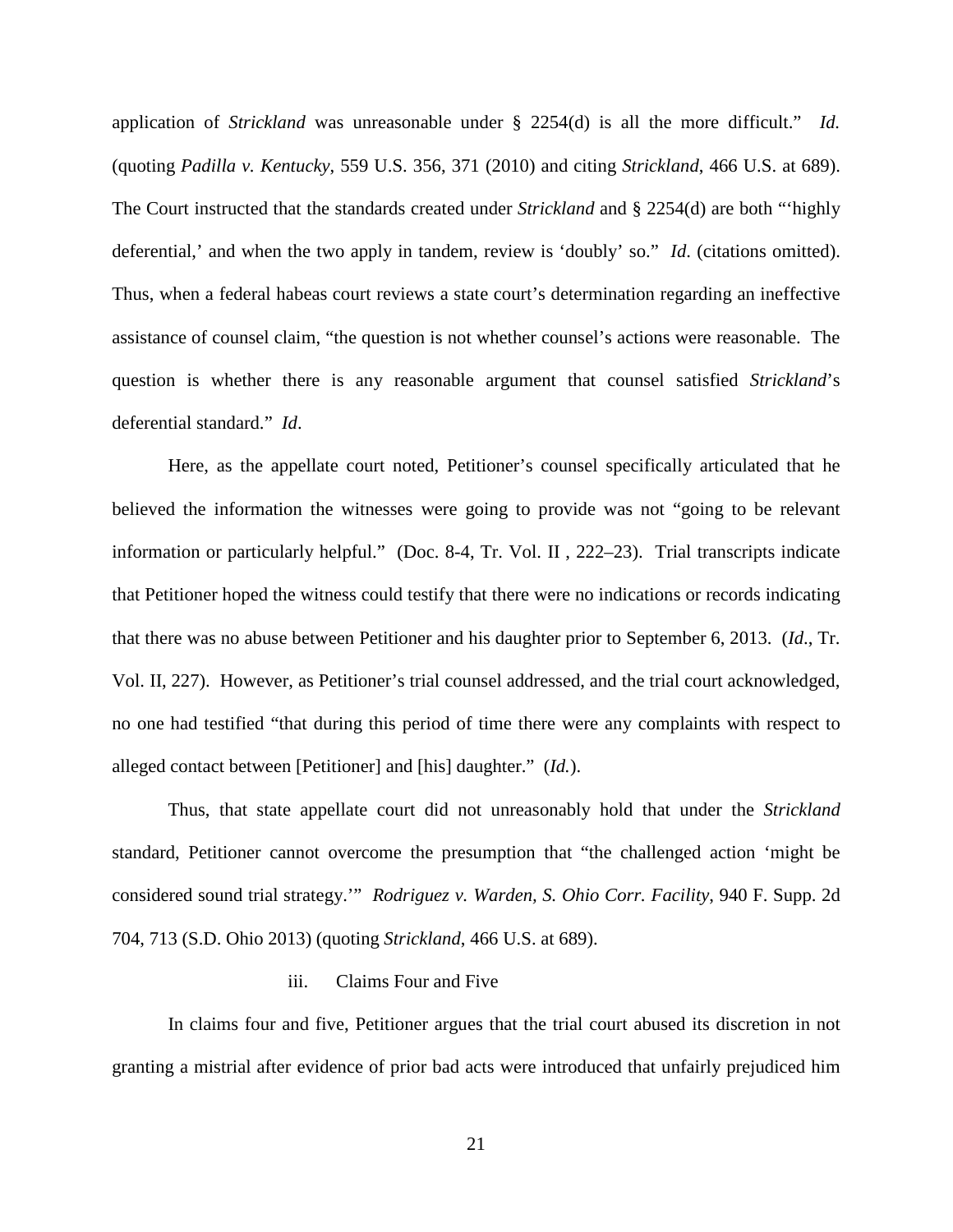(claim four) and his confrontation clause right was violated (claim five). The state appellate court collectively addressed these assigned errors and found the trial court did not abuse its discretion in denying both of Petitioner's motions for mistrial. (Doc. 8-1, Ex. 18, *State v. W.J.*, 2015-Ohio-2353, ¶¶ 45–53).

It is within a trial judge's sound discretion to grant a mistrial when, in her opinion, there is a "manifest necessity" for doing so. *Walls v. Konteh*, 490 F.3d 432, 436 (6th Cir. 2007); *Grier v. Richland Country Corr. Inst., Warden*, No. 5:12CV0257, 2012 WL 5271721, at \*14 (N.D. Ohio Sept. 20, 2012). Refusing to declare a mistrial thus violates fundamental fairness only when the court abuses its "broad discretion" in such matters. *Grier v. Richland Country Corr. Inst., Warden*, No. 5:12CV0257, 2012 WL 5271721, at \*3 (N.D. Ohio Sept. 20, 2012) (citing *Renico v. Lett*, 559 U.S. 766, 130 S.Ct. 1855, 1863, 176 L.Ed.2d 678 (2010)).

As for the asserted bad acts testimony, on cross-examination Petitioner's counsel asked

K.J., Petitioner's daughter, about Petitioner's place of employment and conflicts that he had with her mother.

Q: Okay. Did you ever hear your dad talk about an opportunity to go to Japan—

A: Yes.

Q: —as part of his job?

A: Yes, sir.

Q: Okay. What did he—let me rephrase that. Did he talk about it with your mom? A: Yes, sir.

Q: And your mom didn't want him to go, did she?

A: She didn't say she didn't want him to go, but she was, like—she didn't think that he could go.

Q: Okay. If he had gone to Japan for work, would you guys have gone with him or stayed here?

A: We would have stayed here.

Q: And you said your mom wasn't mad at him for wanting to go to Japan, but she didn't think he'd be able to?

A: Yeah, because he's been in legal trouble before, and I think he's, like, been to prison already like twice, so she was, like, "You can't leave the country."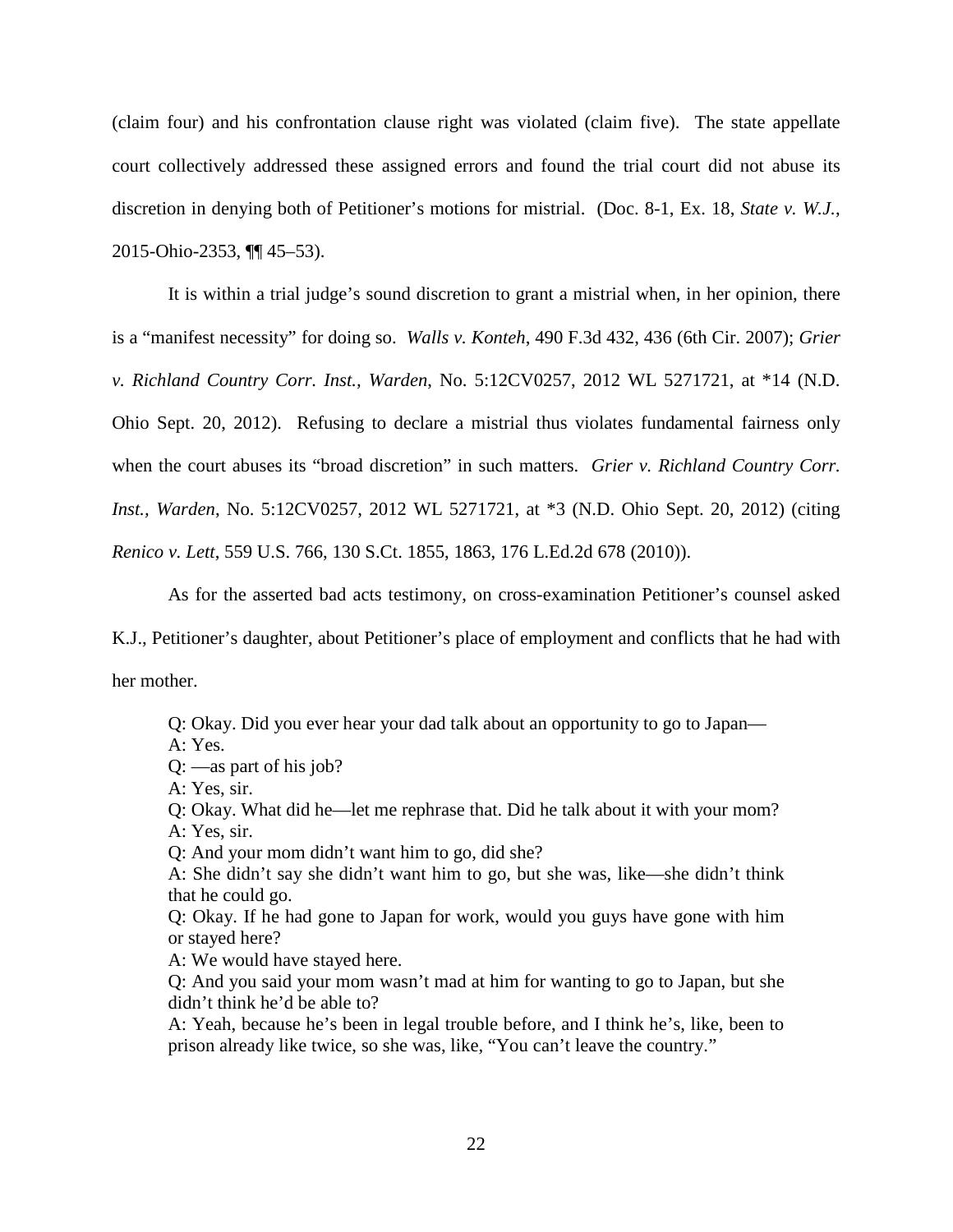(Doc. 8-1, Ex. 18, *State v. W.J.*, 2015-Ohio-2353, ¶ 50). Petitioner's counsel did not immediately object, but after K.J. completed her testimony he requested a mistrial based on K.J.'s statement regarding Petitioner's prison time. *Id.* The trial court denied the request for a mistrial, but offered to provide a curative instruction if defense counsel so requested. *Id.* However, there is no evidence such a request was ever made. *Id.* The state appellate court, relying on the fact that Petitioner's counsel elicited the testimony himself, that K.J's testimony was vague and did not reference any specific crime, and the "ample evidence" against Petitioner for the crimes in question, found that Petitioner was not so prejudiced by K.J's statement that a mistrial was warranted. *Id.* at ¶ 51–52.

A federal habeas court does not function as an additional state appellate court reviewing state courts' decisions on state law or procedure. *Allen v. Morris*, 845 F.2d 610, 614 (6th Cir. 1988). Instead, "federal courts must defer to a state court's interpretation of its own rules of evidence and procedure" in considering a habeas petition. *Id.* (quoting *Machin v. Wainwright*, 758 F.2d 1431, 1433 (11th Cir. 1985)). Only where the error resulted in the denial of fundamental fairness will habeas relief be granted. *Cooper v. Sowders*, 837 F.2d 284, 286 (6th Cir. 1988). For the reasons the state appellate court explained, such are not the circumstances here. K.J's one-time comment in response to questioning from Petitioner's counsel was not so prejudicial to rise to a denial of fundamental fairness. This is especially true in light of the fact that Petitioner's counsel chose not to seek a curative instruction. Accordingly, claim four fails to present an issue of federal constitutional magnitude warranting habeas relief.

Turning to the alleged confrontation clause violation, Petitioner argues that the trial court abused its discretion when it failed to grant a mistrial after his "right to be confronted with the witness against him was violated." (Doc. 1 at 13). Although Petitioner doesn't explicitly state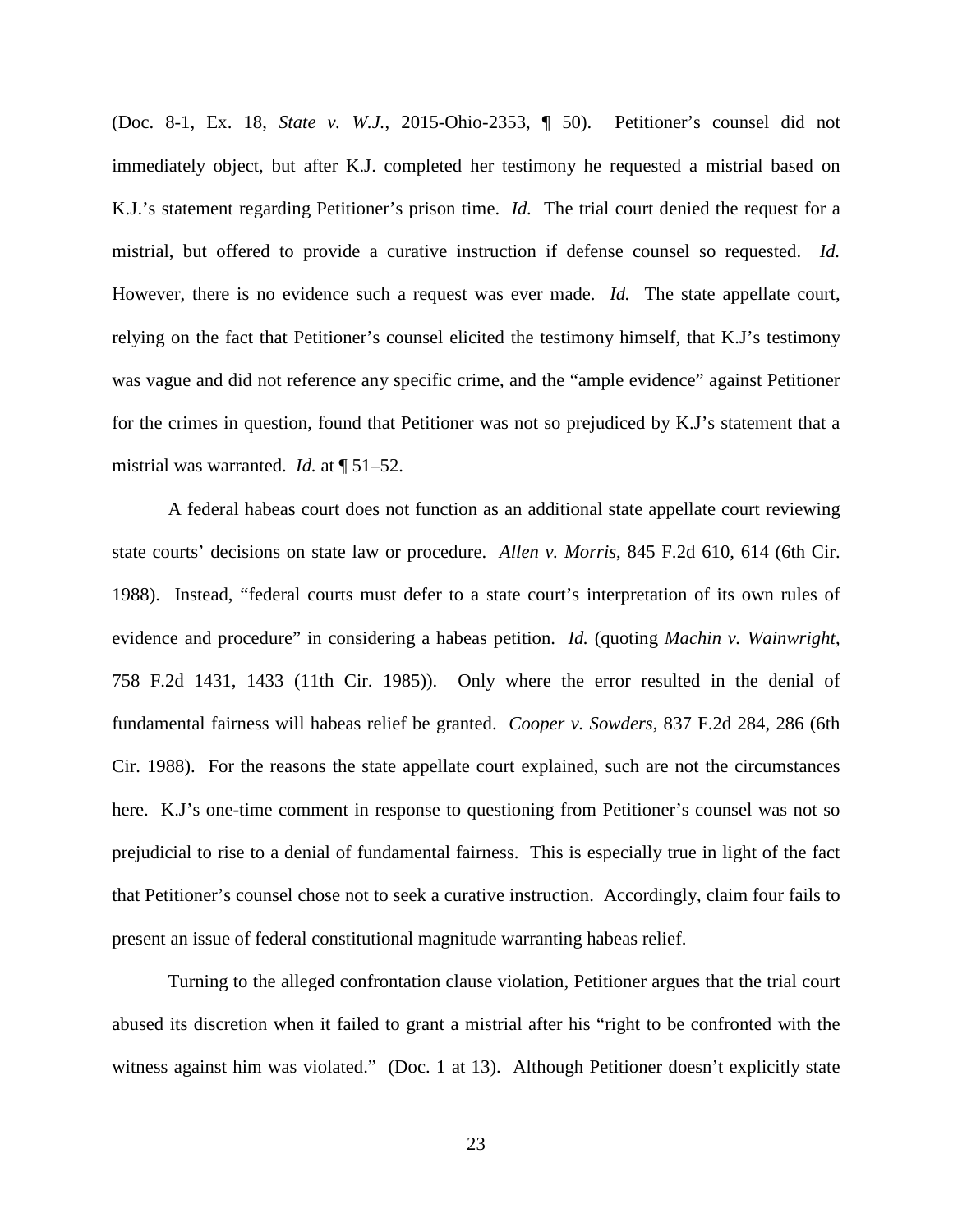who he is referring to, this Court assumes Petitioner's argument is based on T.G.'s testimony during which she refused to answer certain questions based on her Fifth Amendment rights and alleged memory issues from a traumatic brain injury. (Doc. 8-2, Tr. Vol. I, 28–37). The state appellate court noted that "the questions T.G. refused to answer related to her ability to remember the events of September 6, 2013," but because Petitioner "admitted his guilt both at trial and on appeal to the counts in the indictment relating to the events of September 6, 2013," he could not demonstrate prejudice from any potential Confrontation Clause violation. (Doc. 8- 1, Ex. 18, *State v. W.J.*, 2015-Ohio-2353, ¶ 48).

Assuming, *arguendo*, that the alleged confrontation clause issue is cognizable in this case, "[c]onfrontation clause errors are subject to harmless-error analysis." *Vasquez v. Jones*, 496 F.3d 564, 574 (6th Cir. 2007) (citing *Delaware v. Van Arsdall*, 475 U.S. 673, 684 (1986); *Chapman v. California*, 386 U.S. 18, 21–22 (1967)). The Supreme Court has articulated a fivefactor test for courts to utilize in determining whether a confrontation clause error is harmless:

These factors include the importance of the witness' testimony in the prosecution's case, whether the testimony was cumulative, the presence or absence of evidence corroborating or contradicting the testimony of the witness on material points, the extent of cross-examination otherwise permitted, and, of course, the overall strength of the prosecution's case.

*Van Arsdall*, 475 U.S. at 684 (citations omitted).

As the state appellate court noted, Petitioner admitted to the events of September 6, 2013, making T.G.'s testimony cumulative to Petitioner's admission and further minimizing the importance of her testimony. This, coupled with the overwhelming physical and testimonial evidence of Petitioner's guilt, weigh in favor of harmless error, as the state court correctly held.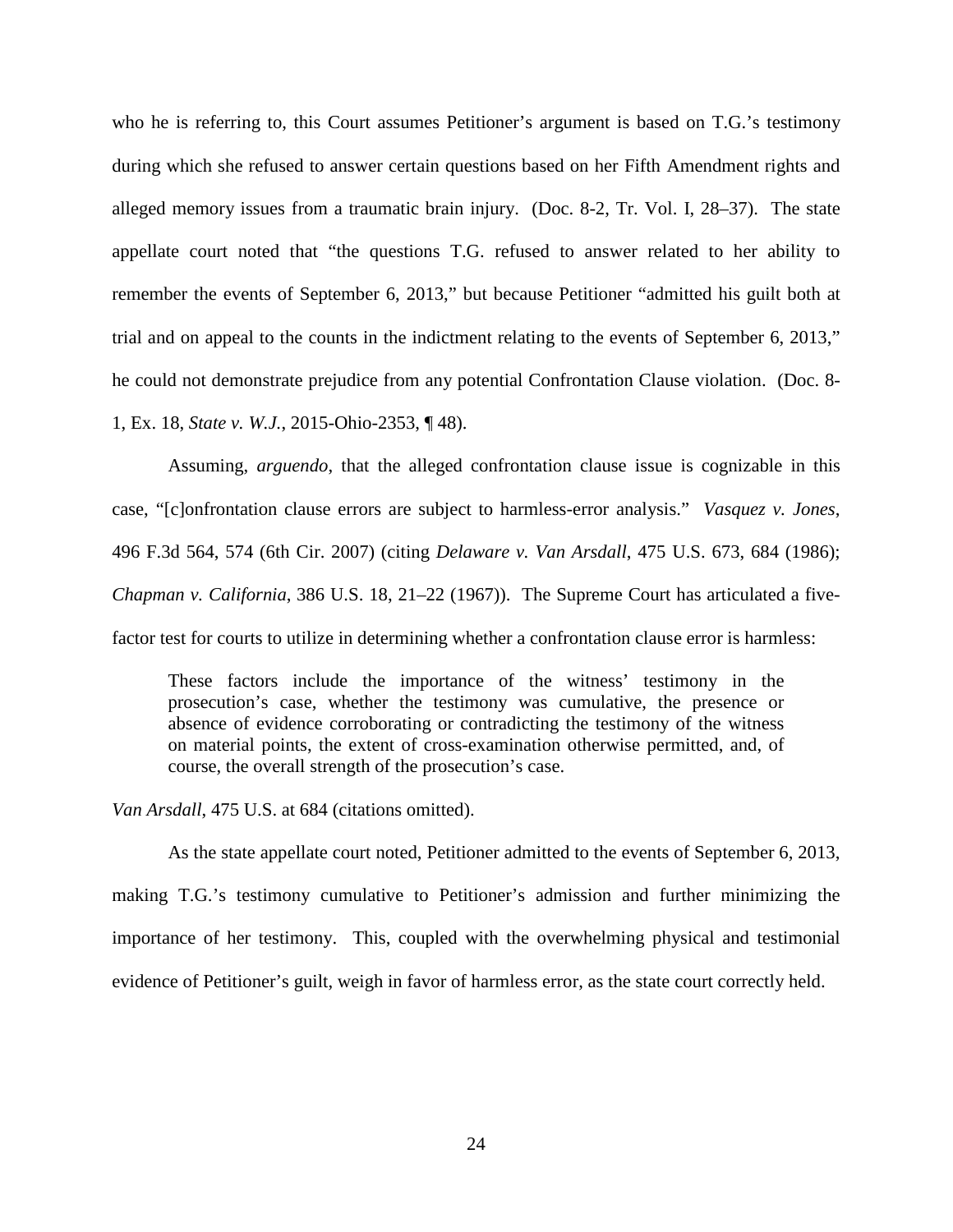Consequently, Petitioner has failed to show that trial court's failure to declare a mistrial—based on prior bad acts being introduced through testimony and an alleged confrontation clause error—was an abuse of discretion.

### **III. RECOMMENDED DISPOSITION**

For the foregoing reasons, the Magistrate Judge **RECOMMENDS** that this action be **DISMISSED.**

#### **Procedure on Objections**

If any party seeks review by the District Judge of this Report and Recommendation, that party may, within fourteen days, file and serve on all parties objections to the Report and Recommendation, specifically designating this Report and Recommendation, and the part thereof in question, as well as the basis for objection thereto. 28 U.S.C. § 636(b)(1); Fed. R. Civ. P. 72(b). Response to objections must be filed within fourteen days after being served with a copy thereof. Fed. R. Civ. P. 72(b).

The parties are specifically advised that the failure to object to the Report and Recommendation will result in a waiver of the right to *de novo* review by the District Judge and waiver of the right to appeal the judgment of the District Court. *See, e.g.*, *Pfahler v. Nat'l Latex Prod. Co.*, 517 F.3d 816, 829 (6th Cir. 2007) ("[F]ailure to object to the magistrate judge's recommendations constituted a waiver of [the] ability to appeal the district court's ruling"); *United States v. Sullivan*, 431 F.3d 976, 984 (6th Cir. 2005) (holding that defendant waived appeal of district court's denial of pretrial motion by failing to timely object to magistrate judge's report and recommendation). Even when timely objections are filed, appellate review of issues not raised in those objections is waived. *Robert v. Tesson*, 507 F.3d 981, 994 (6th Cir. 2007) ("[A] general objection to a magistrate judge's report, which fails to specify the issues of